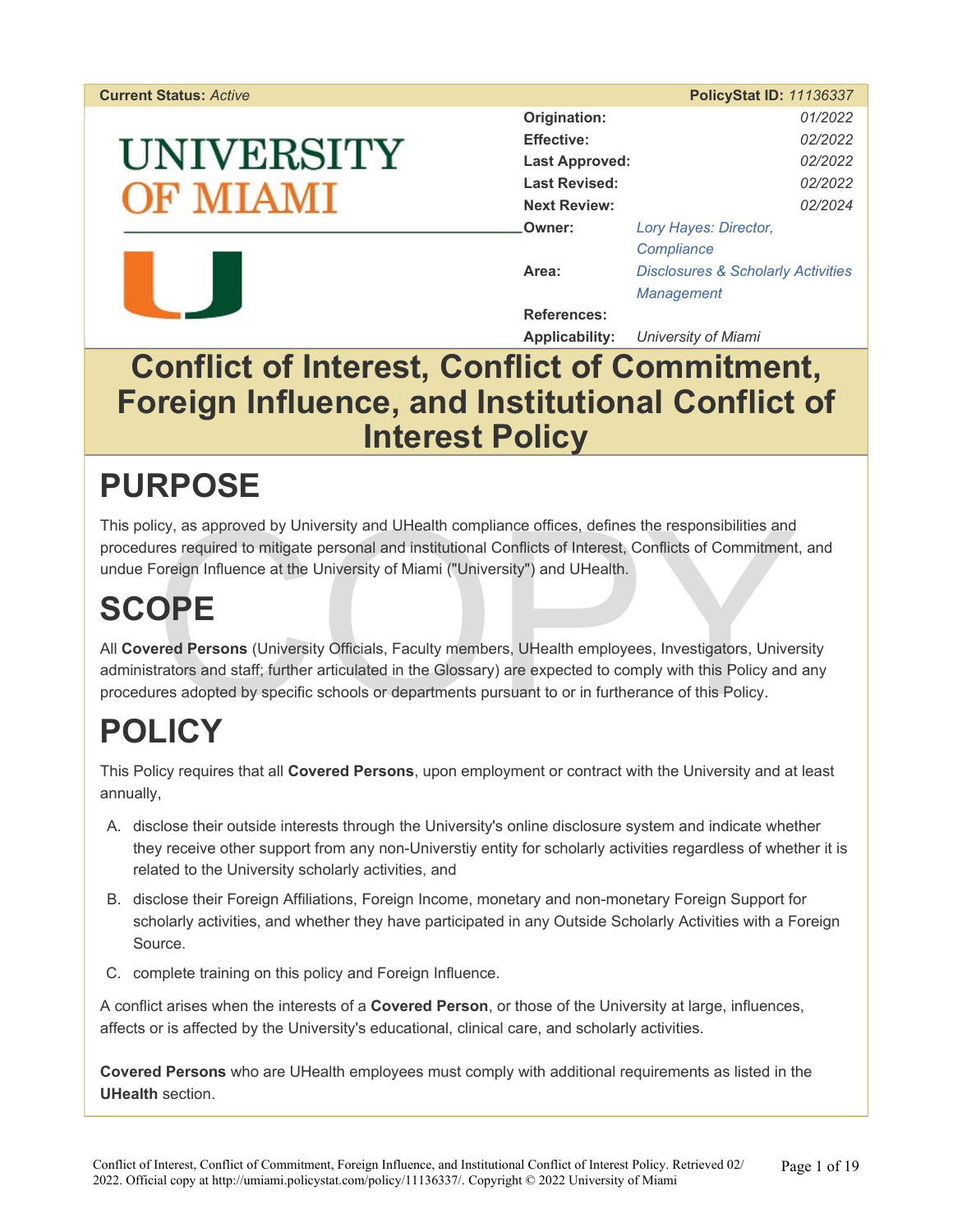**Covered Persons** who are Investigators must also comply with additional requirements articulated in the **Scholarly Activities** section.

The **Glossary** defines terms utilized throughout this policy.

## **PROCEDURES**

#### **Disclosures**

- 1. **Covered Persons** will disclose through the University's online disclosure system:
	- their financial interests in and activities with external entities related to their Institutional Responsibilities or with entities that do or propose to do business with the University.
	- the financial interests of their spouse and dependent children that are related to the **Covered Person's** Institutional Responsibilities or with entities that do or propose to do business with the University.
	- Update for new interests within 30 calendar days of acquisition.
- 2. The **Institution** will disclose University royalty earnings, gifts, purchases, and non-governmentalsponsored scholarly projects. The offices of Technology Transfer, Advancement, Supply Chain Management, and Research Administration will provide the reports, annually, to Disclosures & Scholarly Activities Management (DSAM) and/or University Compliance Services (UCS).

## **Review of Disclosures**

nagement, and Research Administration will provide the reports, annually, to Disclosures & Schivities Management (DSAM) and/or University Compliance Services (UCS).<br> **Lew of Disclosure** as defined below will review disclos University Committees as defined below will review disclosed interests and their level of significance to determine whether an actual or potential personal Conflict of Interest (COI), Institutional Conflict of Interest (ICOI), Conflict of Commitment (CoC) or Foreign Influence (FI) exists, and to determine what conditions or restrictions should be imposed by the University to manage or eliminate such conflicts and influence.

- The **Purchasing COIC** is responsible for reviewing disclosed interests as conflicts (interest and commitment) regarding the academic and financial activities of the University.
- The **Clinical COIC** is responsible for reviewing disclosed interests as conflicts (interest and commitment) regarding UHealth policies and clinical mission.
- The **Scholarly Activities COIC** is responsible for reviewing disclosed interests as conflicts (COIs and ICOIs commitment, and organizational) regarding clinical and basic scholarly activities performed under the auspices of the University. The Scholarly Activities Section contains additional information in regards to the Scholarly Activities COIC.
- The **Board of Trustees' COI Sub-Committee** is responsible for reviewing the disclosures of all trustees and University officers. In addition, the Board reserves the authority to review and approve plans for managing or eliminating ICOIs.
- The **Institutional Conflict Review Committee** (ICRC) is responsible for reviewing any situation in which the financial or fiduciary interests of the University or the personal financial or fiduciary interests of a University Official either affect or to reasonably appear to affect the University's teaching, clinical care mission, or design, conduct, reporting, review or oversight of scholarly activities.
- The University **FI Committee** will review disclosures deemed (using an International Risk Review Matrix) to have a high potential to create undue Foreign Influence in the University community and/or inappropriately influence the activities of a **Covered Person** at the University. The Matrix considers facets of a disclosure (country, activity type, disclosed entity's military/government affiliation, etc.) and the risk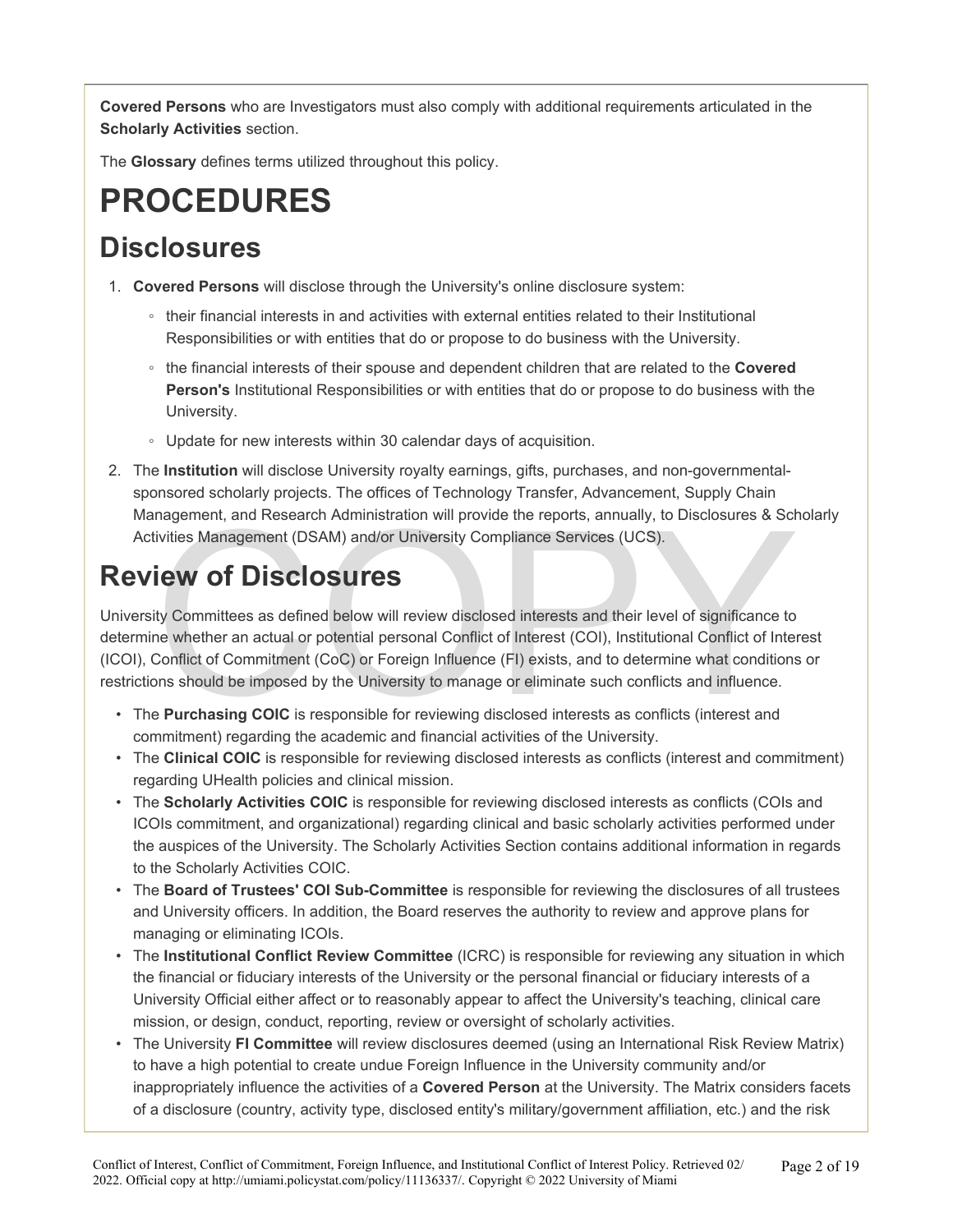that the disclosure presents to the university. Upon request, **Covered Persons** will disclose associated contracts to the University and/or funding agency, if applicable.

### **Management of disclosures**

When the University determines that a COI, ICOI, CoC or FI exists, the University may, in its sole discretion, manage the **Covered Person's** interests and activities, or implement other measures the University deems reasonably necessary to mitigate the conflicts or influence.

1. University Administration

**Covered Persons** who have University duties involving the procurement, exchange, receipt of gifts, or sale of goods, services, or other assets; the negotiation or formation of contracts or other commitments affecting the assets or interests of the University; the handling of confidential or privileged information; the provision of patient care; the conduct of scholarly activities and the handling of any results or resulting transfer of technology; or the rendition of professional advice to the University must recuse themselves of performing such duties involving a personal interest, or those of their spouse and dependent children.

2. Business Relationships Including Fiduciary Duties

When a **Covered Person** or their Family Member has a Financial Interest in a business, the **Covered Person** may not review, approve, or administratively control contracts or business relationships between the University and that business.

3. Gifts and Contributions

ts and Contributions<br>gifts or accommodations of any type, including unrestricted grants, may be accepted by Cover<br>rson or a family member on the Covered Person's behalf, if accepting the gift or accommodati<br>uld place the C No gifts or accommodations of any type, including unrestricted grants, may be accepted by **Covered Person** or a family member on the **Covered Person's** behalf, if accepting the gift or accommodation would place the **Covered Person** in a compromising position, interfere in any way with the impartial discharge of their scholarly duties to the University, or adversely affect their integrity or that of the University.

- 4. Use of University Assets/personnel for non-University Activities Misappropriation or unauthorized use of University assets/personnel for scholarly activities in connection with any external activity is prohibited. This Policy includes implying sponsorship or endorsement by the University.
- 5. Foreign Influence

The University is deeply committed to supporting international collaboration which is vital to fostering scholarship. To ensure concerns regarding some foreign engagements which includes, but is not limited to, diversion of intellectual property, failure to disclose other support and conflicts of commitment, activity or appointment, **Covered Persons** are required to disclose affiliations, income, support and scholarship with or from a foreign source or entity.

6. Activities Related to Teaching and Students

**Covered Persons** are required to disclose when students are required to purchase works used in the classroom that the **Covered Person** or their spouse created, authored, or co-authored (e.g., textbook(s), computer software, electronic or digital media) and for which the **Covered Person** or spouse will receive, or anticipate receiving payment, loan, subscription, advance, deposit of money, service, or anything of value. Irrespective of the nature of the outside interest, management of a Covered Person's COI that involves student activities (e.g. thesis work, internships, etc) will be addressed to ensure the student's right to an unbiased education.

Examples of additional conditions or restrictions that might be imposed to manage or eliminate the introduction of bias or undue influence include, but are not limited to: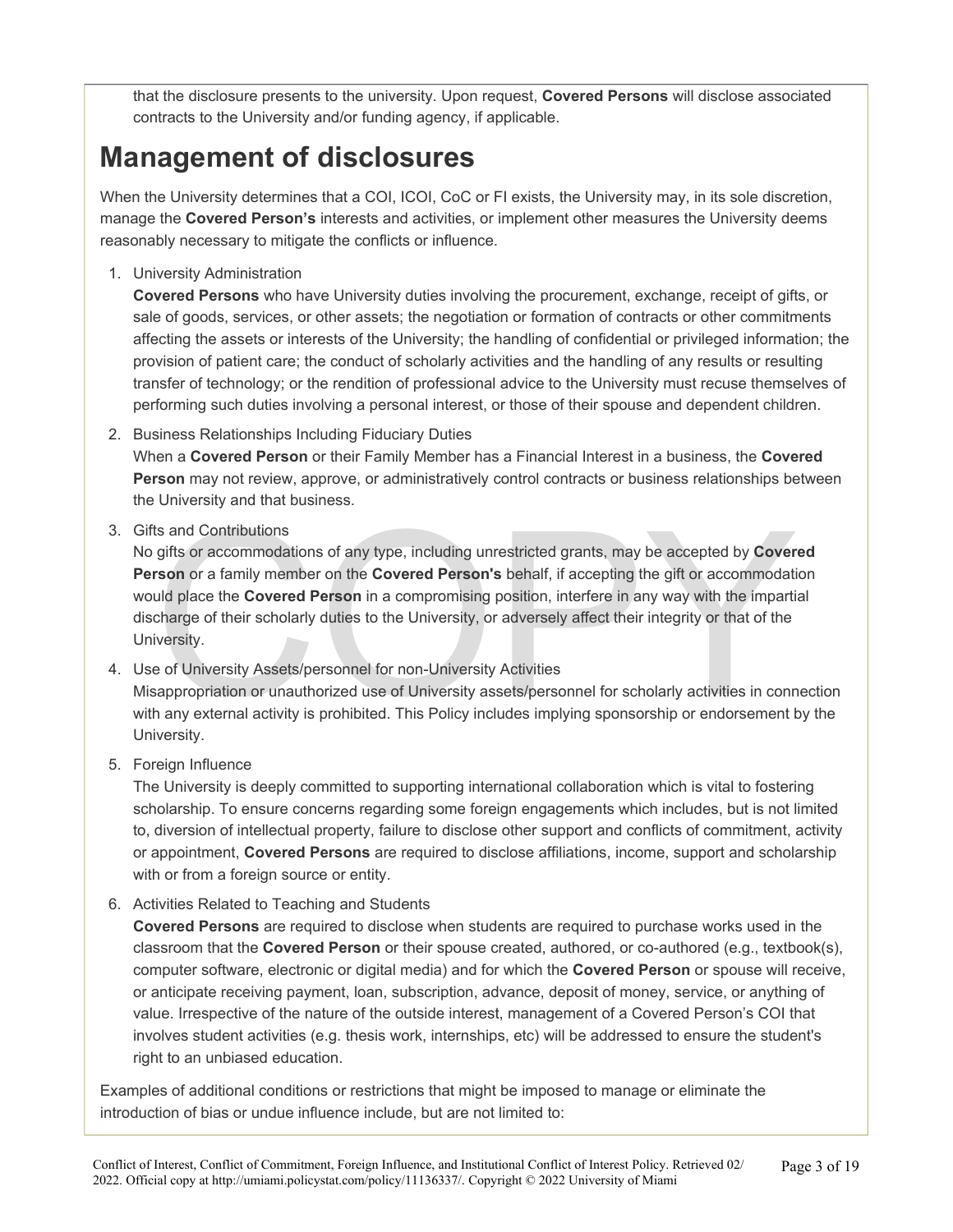- Public disclosure;
- Monitoring of Institutional Responsibilities by independent reviewers;
- Modification of Institutional Responsibilities;
- Disqualification from participation in specific portion(s) of the Institutional Responsibilities;
- Divestiture or reduction of an interest or foreign support; or
- Severance of relationships that create actual or potential conflicts.

The **Covered Person** will affirm in writing that they agree to comply with the condition(s) and/or restriction(s) imposed by the University within the management plan. Management plans will be available to all relevant individuals, administrative offices, and other units as required by the conditions of the plan. A **Covered Person's** compliance with the management plan is subject to monitoring and review by University compliance offices.

## **Appeals**

If a **Covered Person** does not agree with the decision of the University, the **Covered Person** may appeal the decision to the Vice Provost for Research and Scholarship within 15 calendar days of the decision. If the **Covered Person** remains unsatisfied with the subsequent ruling, they can further appeal the determination to the Provost. Faculty members may, if dissatisfied with the Provost's resolution, seek review by the Committee on Rank, Salary and Conditions of Employment.

#### **Enforcement and sanctions**

Failure to complete the annual disclosure process shall result in a written notification from the University, to the **Covered Person** reminding them they must complete their disclosure within ten (10) calendar days.

Dreement and sanctions<br>to complete the annual disclosure process shall result in a written notification from the University<br>red Person reminding them they must complete their disclosure within ten (10) calendar days<br>to dis Failure to disclose following the receipt of a delinquency notification shall result in a further warning from the University, with copies to the **Covered Person's** supervisor, department chair, and dean, as applicable, indicating the **Covered Person** must complete their disclosure within ten (10) calendar days.

Failure of a **Covered Person** to disclose following receipt of a second written warning to make a truthful and complete disclosure will be brought to the attention of the **Covered Person's** supervisor, dean, UHealth CEO (if applicable), the Provost, and the President. The University may take administrative or disciplinary action against the **Covered Person** up to and including termination of employment. A faculty member who does not comply with the provisions of this policy may have committed unprofessional conduct and thus may be subject to a complaint to the Committee on Professional Conduct under the provisions of B4.10 of the *Faculty Manual*.

### **Record Retention**

Records of financial interests, significant financial interests, determinations of the University's reviews, appeals and compliance documents, and documents regarding all actions taken to resolve Conflicts of Interest, Conflicts of Commitment and Foreign Influence will be maintained by the University according to the University of Miami Records retention schedule.

### **Compliance with Federal Regulations**

Any regulations promulgated by a U.S. governmental agency on conflict of interests will be incorporated by reference in this Policy.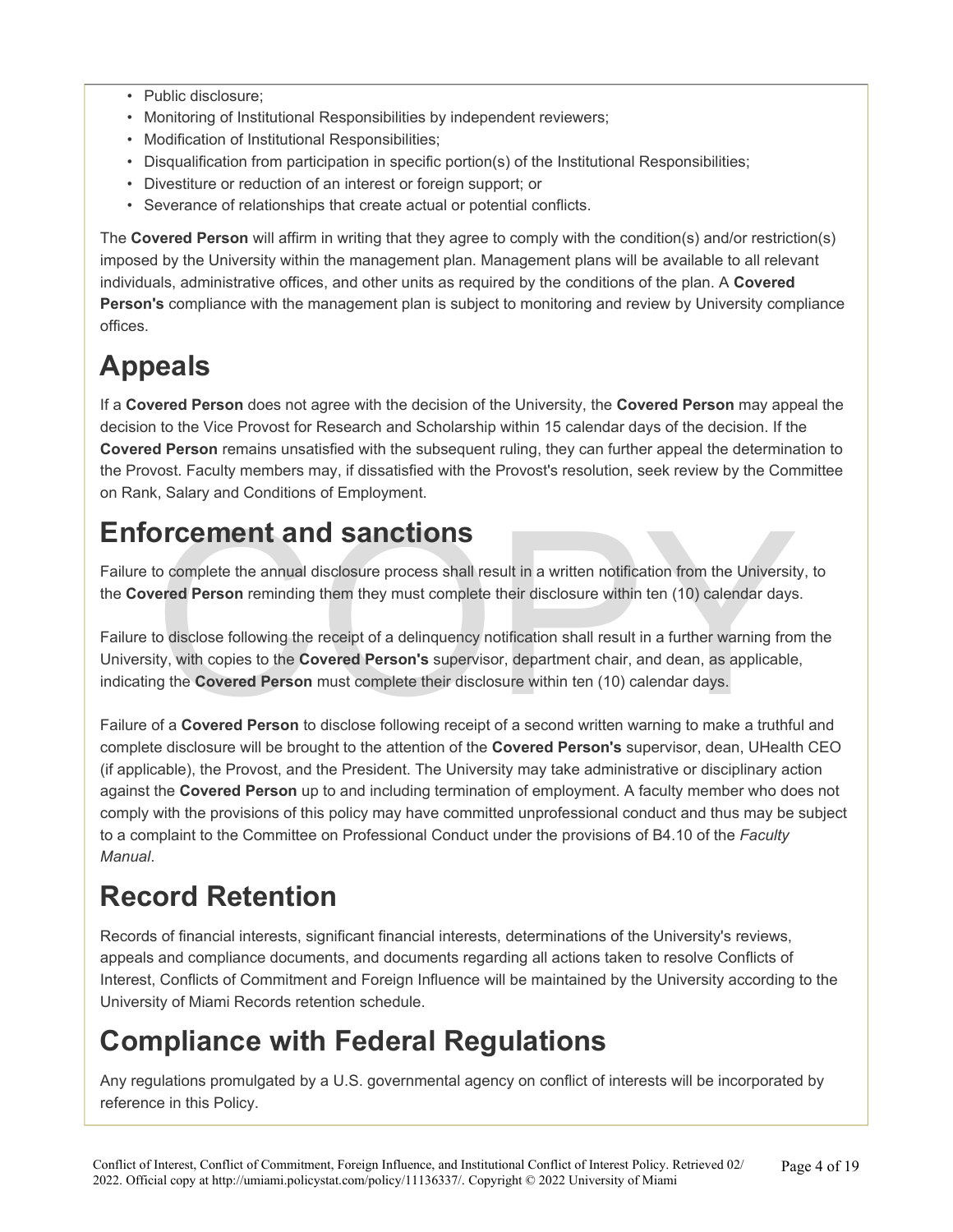# **UHEALTH SPECIFIC SECTION**

#### **Permitted and restricted activities**

For the purposes of this section, "**Covered Persons**," includes all UMMG Faculty, all Clinical Providers, all UHealth/Miller School of Medicine Deans, and Assistant/Associate Deans, Vice Presidents, Assistant/ Associate Vice Presidents, and Vice Provosts, regardless of faculty status.

UHealth **Covered Person** must not engage in Restricted Activities. If a **Covered Person** is uncertain about whether an outside interest or activity requires approval and/or disclosure, the **Covered Person** has an obligation to seek approval for and disclose the outside interest or activity.

The UHealth **Covered Person** may proceed with outside interests or conduct such activities only after receiving approval from their Department chair (covered persons that are faculty) or their immediate supervisor (covered persons that are non-faculty). The ultimate responsibility for obtaining approval for any outside interest or activities rests with the UHealth **Covered Person**.

- *UHealth-Permitted Activities*: ownership, compensation, personal services, consulting, independent contracting activities, appropriate relationships with health care industry representatives, or other relationships with external entities involved in healthcare delivery or the purchase and/or sale of goods and services from and/or to UHealth that do not interfere with the **Covered Person's** institutional responsibilities and obligations and complies with this policy.
- ationships with external entities involved in healthcare delivery or the purchase and/or sale of got services from and/or to UHealth that do not interfere with the **Covered Person's** institutional ponsibilities and obligat • *UHealth- Restricted Activities*: Employment, ownership, compensation, personal services, consulting, independent contracting activities, relationships with health care industry representatives, or other relationships with external entities involved in healthcare delivery or the purchase and/or sale of goods and services from and/or to UHealth that interfere with the **Covered Person's** institutional responsibilities and obligations.

UHealth Covered Persons that are UMMG Faculty and/or UHealth Clinical Providers are required to submit (through their Department Chair) all proposed consulting agreements with health industry entities to the UHealth Compliance office for review to ensure compliance with the applicable University and UHealth policies prior to the execution and acceptance of the agreement(s). UHealth Compliance will respond in a reasonable time frame (72 hours) to the faculty member/clinical provider with a notification to the applicable Department Chair or Division Chief.

## **Gifts and Contributions**

1. UHealth **Covered Persons** shall not accept any items of value from UHealth's suppliers, vendors, or business partners that are more than "token" or "nominal" value. Token or nominal value is considered to be \$15 per item, and \$75 in the aggregate. Gifts of cash or cash equivalent items are prohibited regardless of value.

No samples of drugs, medical devices, or any other products may be accepted by **Covered Persons**.

## **Clinical Activities**

1. External Ownership, Compensation or Other Relationships A UHealth **Covered Person** shall not be permitted to engage in an ownership, compensation, or employment relationship with an external entity that directly or indirectly involves or requires the employee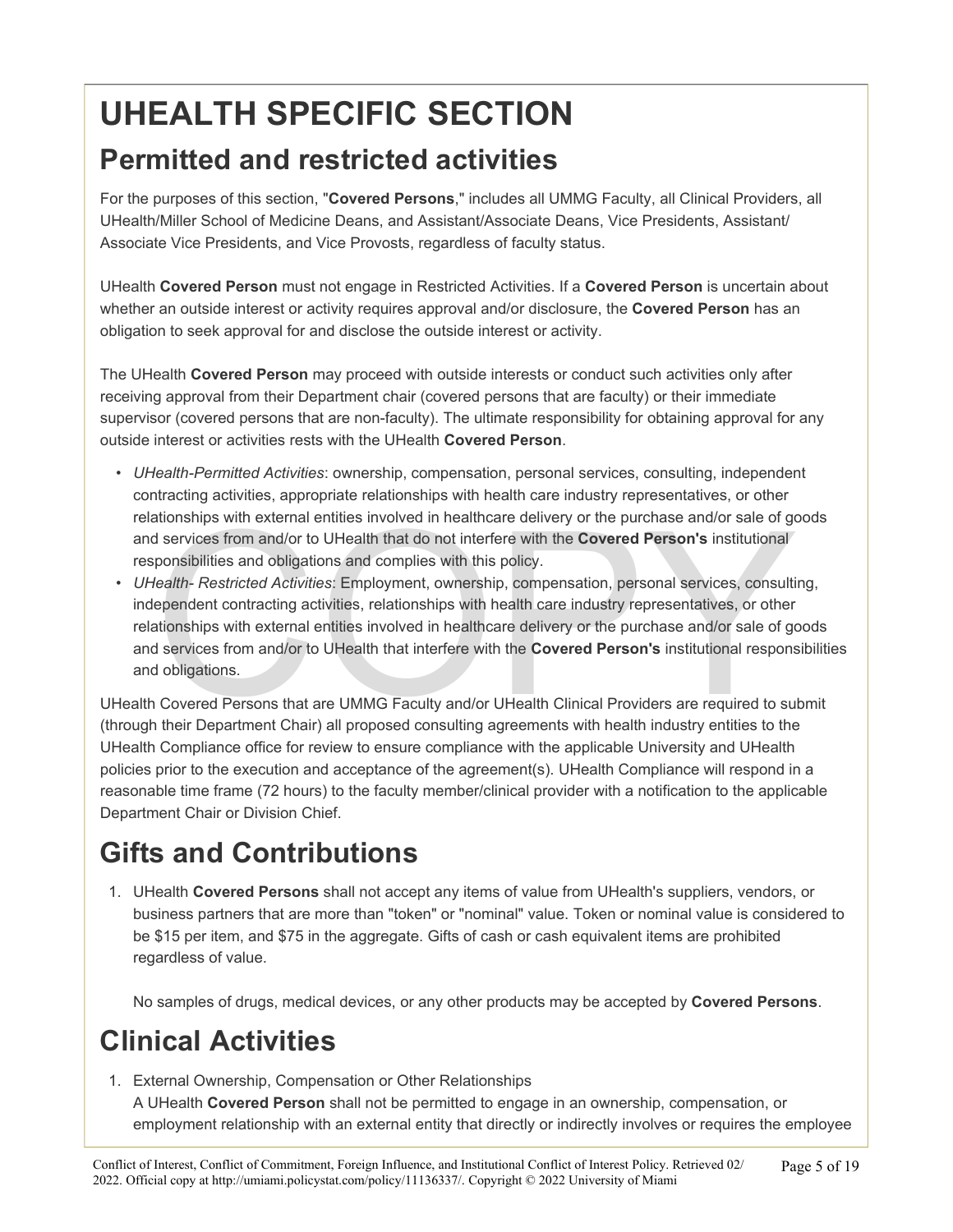to engage in marketing and/or promotion of any industry item, service, device, or product.

UHealth **Covered Persons** and clinical or administrative departments shall not accept compensation in exchange for permitting an external entity or individual to observe visits or procedures that will be reimbursed by a federal healthcare program, a private commercial insurance, and/or a self-pay patient.

2. Fee-for-Service Arrangements

A UHealth **Covered Person** shall not be permitted to engage in a fee-for-service arrangement that directly or indirectly involves or requires the marketing and/or promotion of any industry item, service, device, or product.

A UHealth **Covered Person** may provide expert witness services on behalf of plaintiffs suing medical providers who are not located in the state of Florida, and on behalf of medical provider defendants who are located in any state.

A UHealth **Covered Person** that intends to engage in a fee-for-service arrangement must provide their Department documentation of each service that they intend to perform and explicitly state the anticipated compensation that they shall receive pursuant to a written agreement, which shall not be executed until they receive final approval from their Department Chair (covered persons that are faculty) or immediate supervisor (covered persons that are non-faculty).

Department or UHealth Covered Person that intends to engage in a contract with an external exercises the use of UHealth property (including, but not limited to, facilities, office supplies, andical or technological equipme A Department or UHealth **Covered Person** that intends to engage in a contract with an external entity that requires the use of UHealth property (including, but not limited to, facilities, office supplies, and medical or technological equipment or supplies) shall notify the Department Chair prior to the negotiation and execution of a fee-for-service contract, and may not use such property until written approval is obtained prior to the execution of the contract.

3. Support from Healthcare Industry Entities

Speaking Engagements: A UHealth **Covered Person** shall only participate in industry sponsored events that are primarily educational and scientific or medical, including, but not limited to, Continuing Medical Education ("CME") accredited events and/or events that are approved by the Department chair and are in compliance with UHealth policies.

#### **Enforcement and Sanctions**

1. Failure to comply with a determination of the University or failure to comply with this Policy will be brought to the attention of the **Covered Person's** supervisor, dean, and UHealth CEO. Department Chairs and Supervisors are accountable for addressing discipline as directed when violations occur within the Department. A faculty member who does not comply with the provisions of this policy may have committed unprofessional conduct and thus may be subject to a complaint to the Committee on Professional Conduct under the provisions of B4.10 of the *Faculty Manual*.

## **SCHOLARLY ACTIVITIES SPECIFIC SECTION**

In regards to scholarly activities conducted under the purview of the University, a personal conflict of interest (COI) or an institutional COI (ICOI) means an actual or potential interest that could directly and substantially, affect, or be affected by, the design, conduct, or reporting of scholarly and/or educational activities. An organizational Conflict of Interest means that an interest makes the University unable or appear to be unable to make impartial procurement decisions in the design, conduct, or reporting of scholarly and/or educational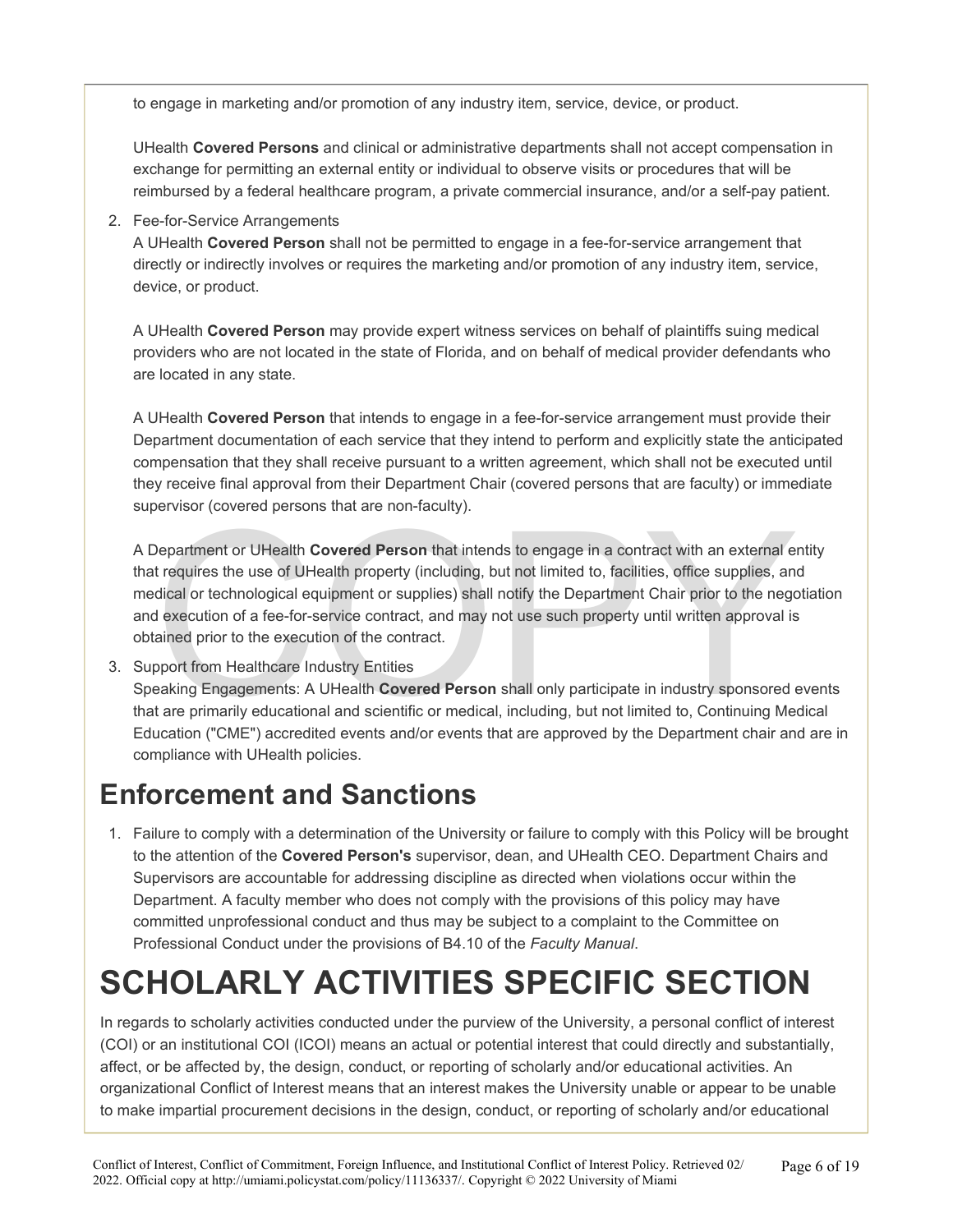#### activities.

**Covered Persons** who are Investigators ("Investigators," as defined in the Glossary) must comply with additional requirements under this Policy.

The Vice Provost for Research and Scholarship (VPRS), acting on behalf of the Provost, designates responsibilities (as appropriate) to the Scholarly Activities COIC and the DSAM.

## **Scholarly Activity Specific Procedures**

#### **Required Training:**

**Covered Persons**, who are Investigators funded by United States Department of Energy (DOE) or Public Health Service (PHS) agencies, or funded by entities whose policies [require that the University abide by PHS](https://research.miami.edu/_assets/pdf/udisclose/phs-list.pdf) [regulation in order to accept their funding,](https://research.miami.edu/_assets/pdf/udisclose/phs-list.pdf) are required to complete COI training prior to engaging in scholarly and/or educational activities, at least every four years, and immediately when any of the following circumstances apply:

- A. Within thirty (30) days when the University revises its COI policies or procedures in any manner that affects the requirements of University Investigators;
- B. an Investigator is new to the University; or
- Investigator is new to the University; or<br>required by the University for any reason including if the University finds that a University Invest<br>not in compliance with the University's COI policy or management plan.<br>**COSUTES** C. as required by the University for any reason including if the University finds that a University Investigator is not in compliance with the University's COI policy or management plan.

#### **Disclosures:**

In addition to those listed in the Policy, all Investigators have additional disclosure requirements:

- If required by the sponsor, disclosures must be submitted prior to an application, project, or contract being submitted for proposed funding.
- Obligatory interests must also be disclosed.
- Intellectual property utilized in an Investigator's Scholarly Activities must be disclosed.
- 1. Project-specific disclosures

In addition to submission of their disclosures, Investigators may have to answer project-specific questions:

- prior to expending funds for a new award (grant or contract);
- prior to IRB approval of a human subject research study;
- upon joining a project/award/contract team engaged in funded scholarly activities;
- upon transfer to the University of an externally funded award, contract, or cooperative agreement from another institution or entity.

During the pendency of the term of an award or contract, Investigators are required to update disclosures within 30 calendar days of discovering or acquiring new Financial or Obligatory Interests (*e.g*., through activity, purchase, marriage, or inheritance) or foreign support.

2. Disclosure of Investigational New Drug Applications (INDs) and Investigational Device Exemptions (IDEs) is required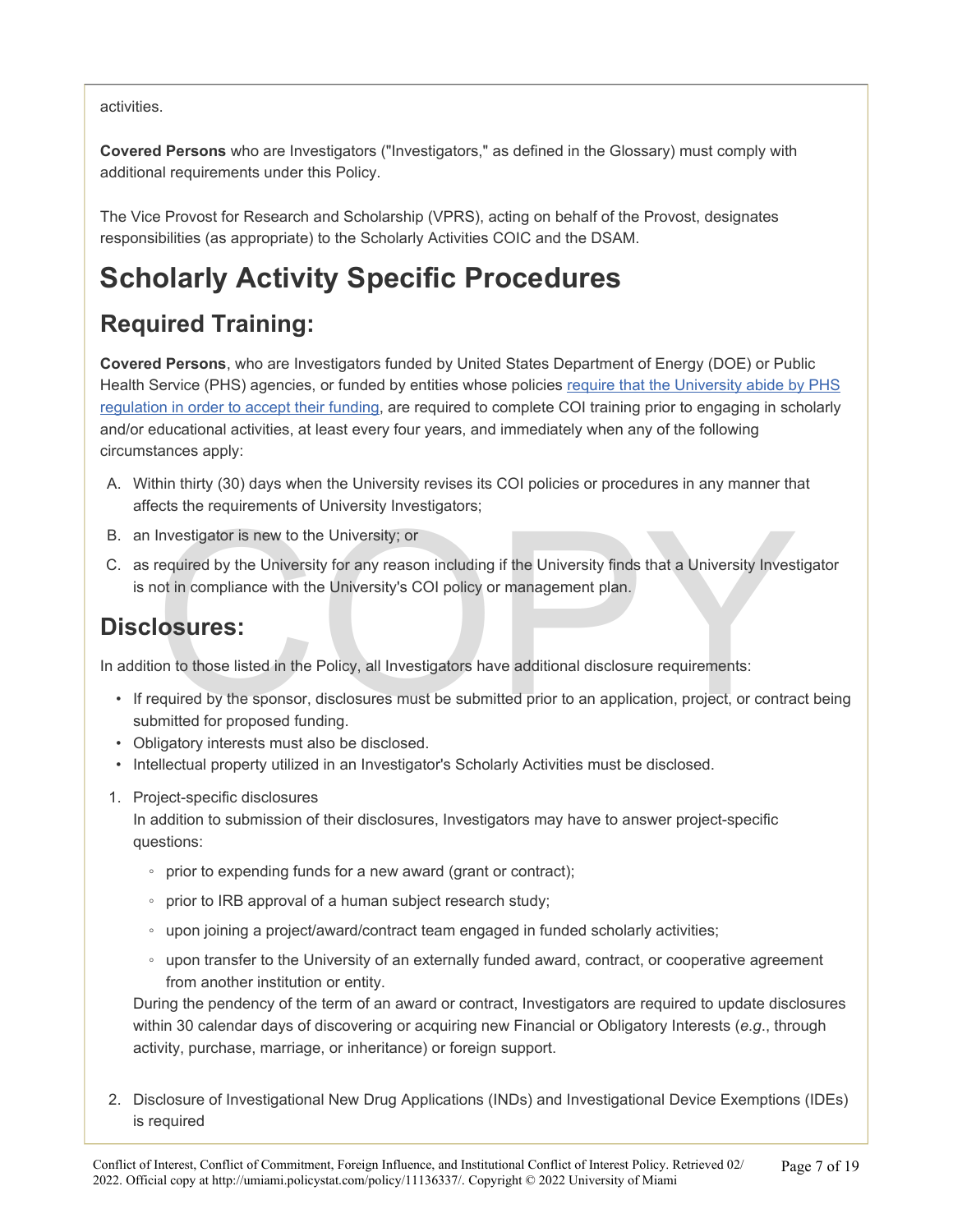An Investigator who is an IND/IDE holder must comply with this Policy when they are a sponsor, investigator, or a sponsor-investigator. In addition, whenever an IND/IDE is held by a University Investigator, the IND/IDE holder's name must be listed in the eProst System for clinical investigations and expanded access treatments (including Emergency Use) conducted at the University of Miami.

When clinical investigations and expanded access treatments (including Emergency Use) are not conducted at or through the University of Miami, for each IND/IDE, **Covered Persons** will notify the VPRS of

- any new IND/IDE applications prior to submission to the FDA;
- new approvals within five (5) calendar days;
- and provide the associated study information and location(s) where the IND/IDE will be used.
- 3. Travel Event Details

**Covered Persons** who are funded by the DOE, PHS agencies, or funded by entities [whose policies](https://research.miami.edu/_assets/pdf/udisclose/phs-list.pdf)  [require that the University abide by PHS regulation in order to accept their funding](https://research.miami.edu/_assets/pdf/udisclose/phs-list.pdf), must also disclose additional details about the occurrence of any reimbursed travel or sponsored travel (i.e., that which is paid on behalf of the Investigator and not reimbursed to the Investigator so that the exact monetary value may not be readily available), related to their Institutional Responsibilities.

The additional details of these disclosures include:

- the purpose of the trip;
- the identity of the sponsor/organizer;
- the monetary value;
- the destination; and
- the duration.

e additional details of these disclosures include:<br>
the purpose of the trip;<br>
the identity of the sponsor/organizer;<br>
the monetary value;<br>
the destination; and<br>
the duration.<br>
s disclosure requirement does not apply to tra This disclosure requirement does not apply to travel that is reimbursed or sponsored by a U.S. Federal, state, or local government agency, a U.S. Institution of higher education as defined at 20 USC 1001(a), a U.S. academic teaching hospital, a U.S. medical center, or a research institute that is affiliated with a U.S. institution of higher education.

The VPRS will determine if further information is needed, including a determination or disclosure of monetary value, in order to determine whether the travel constitutes a financial conflict of interest with the DOE, PHS or PHS-like-funded scholarly activities.

During the pendency or the term of an award or contract, **Covered Persons** who receive funding from the DOE, PHS and PHS-like entities are required to update disclosures regarding reimbursed or sponsored travel within **30 calendar days** of the occurrence of the travel.

4. Sub-awardees, Sub-contractor, and Consultant Disclosures

Sub-awardees, sub-contractors, and consultants on DOE, NSF or PHS-sponsored awards, contracts, or cooperative agreements are required to comply with all aspects of the DOE, NSF or PHS FCOI regulations (as applicable). In instances that the sub-awardee, sub-contractor, or consultant's organization does not have a federally compliant COI program, the University may approve them to comply with the University's COI policies and procedures. Lack of approval by the University or failure to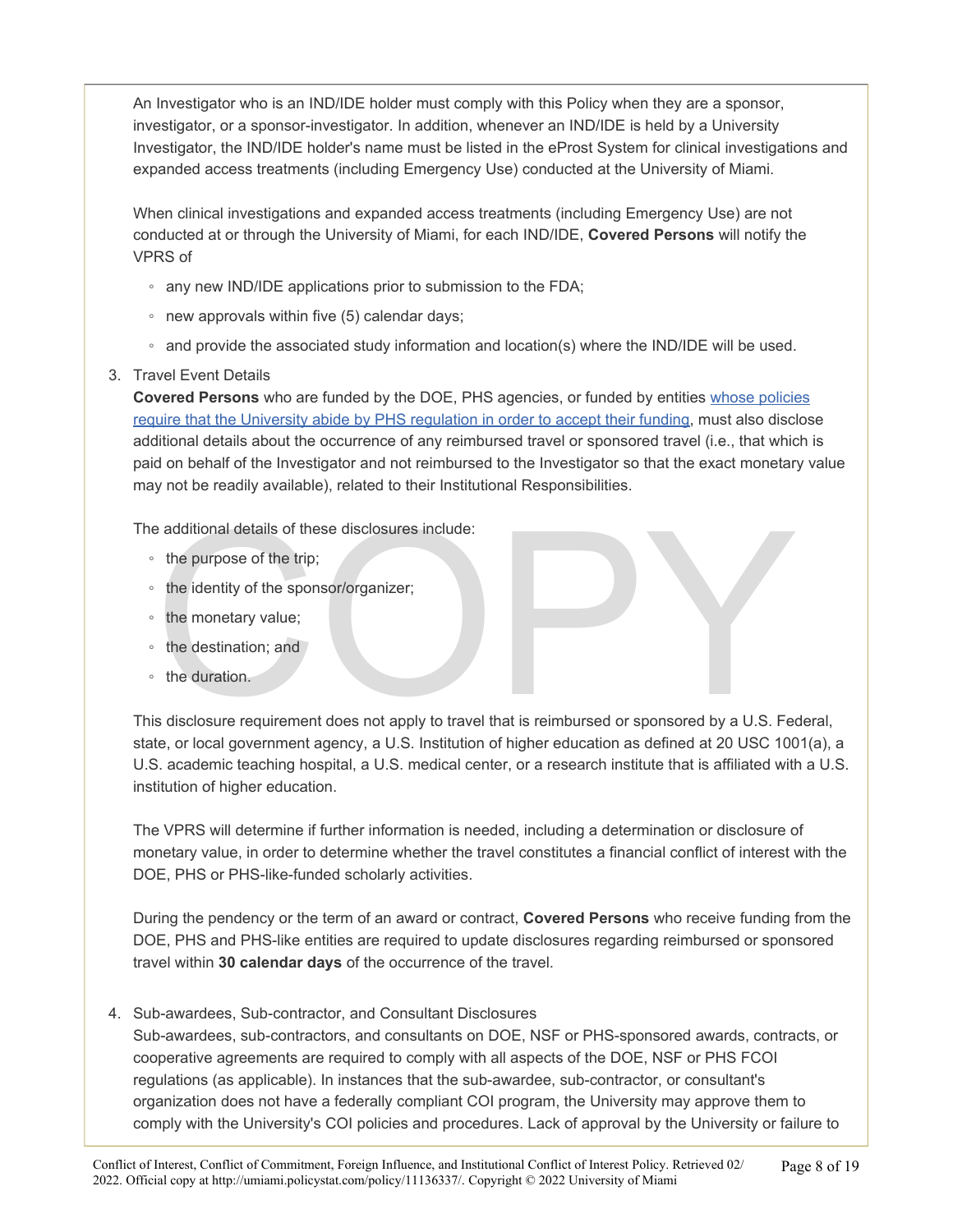comply with this Policy or adhere to a COI Committee management plan may result in termination of participation in the associated project.

The University (as an awardee Institution) takes reasonable steps to ensure that any subrecipient Investigator complies with the DOE, NSF or PHS conflict of interest policy by written agreement with the subrecipient with terms that establish whether the COI policy of the University or that of the subrecipient will apply to the subrecipient's Investigators.

- A. If the subrecipient's Investigators must comply with the subrecipient's COI policy, the subrecipient shall certify that its policy complies with the relevant Federal regulations and policies on COI, including:
	- for PHS-sponsored awards, Title 42 Code of Federal Regulations (CFR) Part 50 Subpart F for grants or cooperative agreements and Title 45 CFR Part 94 for scholarly activities contracts and
	- for DOE-sponsored awards, the DOE's Interim Conflict of Interest Policy for Financial Assistance, and
	- for NSF-sponsored awards, the Proposal and Award Policies and Procedures Guide (PAPPG) Chapter IX - Grantee Standards.

If the subrecipient cannot provide such certification, that subrecipient Investigators are subject to the University's COI policy for disclosing significant financial interests that are directly related to the subrecipient's work for the University.

- B. Additionally, if the subrecipient's Investigators must comply with the subrecipient's COI policy in support of a DOE, NSF, or PHS-sponsored award, the subrecipient will report all identified FCOI to UM's VPRS prior to expenditure of funding.
- In the subrecipient cannot provide start community, that subrecipient investigates are subjected to the subrecipient's work for the University.<br>Additionally, if the subrecipient's Investigators must comply with the subreci C. If the subrecipient's Investigators must comply with the University's COI policy, the subrecipient must submit to the UM all disclosures of financial and obligatory interests related to the Investigator's responsibilities on the subaward prior to the of submission of the grant or contract proposal. Disclosures are to be submitted directly to the VPRS.

#### **Review of Disclosures**

1. Investigator Disclosures:

The **Scholarly Activities COIC**, designated by the VPRS, will review Investigator disclosures, determine whether the disclosure creates a personal COI or ICOI, and to determine what conditions or restrictions, if any, should be imposed by the University to manage or eliminate such COIs. The Scholarly Activities COIC is responsible for assuring that determinations are the result of consistently applied guidelines, including, **but not limited to**, a review of:

- A. the nature of the personal relationship between the Investigator and the scholarly activities;
- B. the specific role (*e.g.*, patient screening and enrollment; data acquisition, analysis, and interpretation) of the Investigator and consideration of how that role can affect the outcome of the scholarly activities; and
- C. the expertise of the Investigator and extenuating circumstances as to why they should be involved in the scholarly activities.

An Investigator's interest will be determined to be a COI if it exceeds the threshold limits set forth in this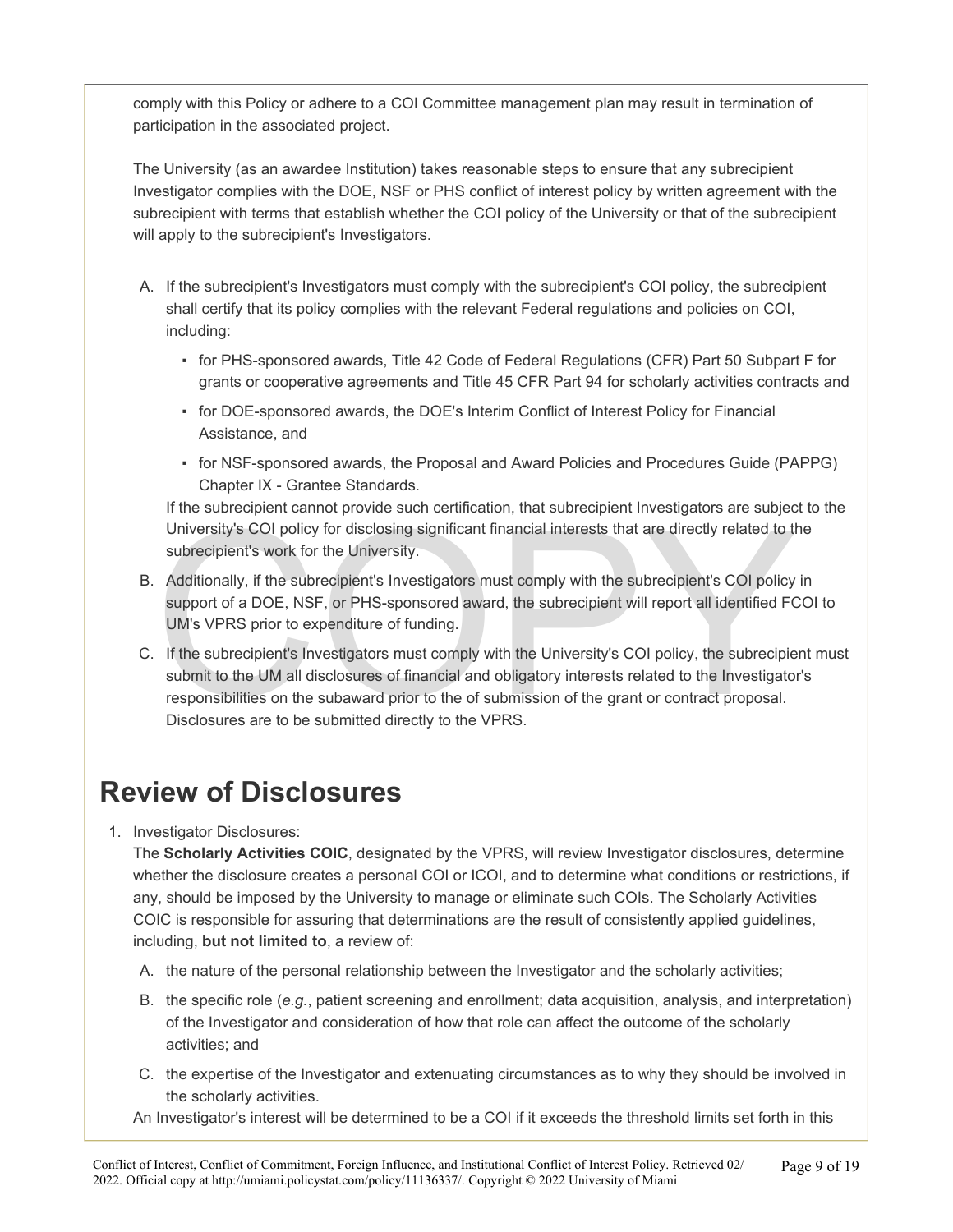Policy, and if it could directly and significantly affect, or be affected by, the design, conduct, reporting, or outcome of the scholarly and/or educational activities.

Unless approval is granted by the OVPRS, funds may not be expended on a sponsored award prior to the disclosure and review of interests by DSAM, and implementation of a COI Management Plan (if necessary).

2. Review of Institutional interests related to scholarly activities

When a unit within the University proposes to evaluate an invention in which the University has a financial interest under the terms of a University licensing agreement, and the evaluation is determined by the Institutional Review Board to involve "more than minimal risk" to human subjects, an executive team will gather information for consideration by the Institutional Conflict Review Committee (ICRC) or the Scholarly Activities COIC. In assessing and managing potential institutional conflicts of interest involving human subject research (HSR), the Committees presume that the HSR should not be conducted at the University unless there are compelling circumstances that justify proceeding with the HSR at the University despite the institutional conflict.

#### **Management**

Management of an identified COI (personal or Institutional) and Investigator CoCs is described in the Policy. When an Investigator is an executive officer of or has a fiduciary duty to a subcontracting or subawardee entity, they should receive VPRS approval before engaging in or conduct duties for scholarly activities or service projects with that entity.

## **Appeals specific to scholarly activities**

ment of an identified COI (personal or Institutional) and Investigator CoCs is described in the P<br>n Investigator is an executive officer of or has a fiduciary duty to a subcontracting or subawarde<br>ney should receive VPRS a If an Investigator does not agree with the decision of the Scholarly Activities COIC, the Investigator may appeal the decision to the VPRS within 15 calendar days of the decision. If the Investigator remains unsatisfied with the subsequent ruling, they may appeal the determination to the Provost. Faculty members may, if dissatisfied with the Provost's resolution, seek review by the Committee on Rank, Salary and Conditions of Employment.

## **Enforcement and sanctions specific to scholarly activities**

In regards to scholarly activities and failure to comply with this Policy, the Provost will have the option of taking appropriate action(s) including, but not limited to, withdrawal of pending proposals and/or placing a hold on, or terminating, an active award, contract, or cooperative agreement and/or a **Covered Person's**  participation in Scholarly Activities. In addition, if required, the University will notify the awarding component of the Investigator's failure to comply with the determination and/or Policy. A faculty member who does not comply with the provisions of this policy may have committed unprofessional conduct and thus may be subject to a complaint to the Committee on Professional Conduct under the provisions of B4.10 of the *Faculty Manual*.

1. Retrospective Review for DOE- and PHS-funded scholarly activities Whenever an interest related to sponsored scholarly activities is not identified or managed in a timely manner, including failure by the Investigator to disclose a Financial or Obligatory Interest, or failure by the University to review or manage an interest, the VPRS has sixty **(60) calendar days** of identification of the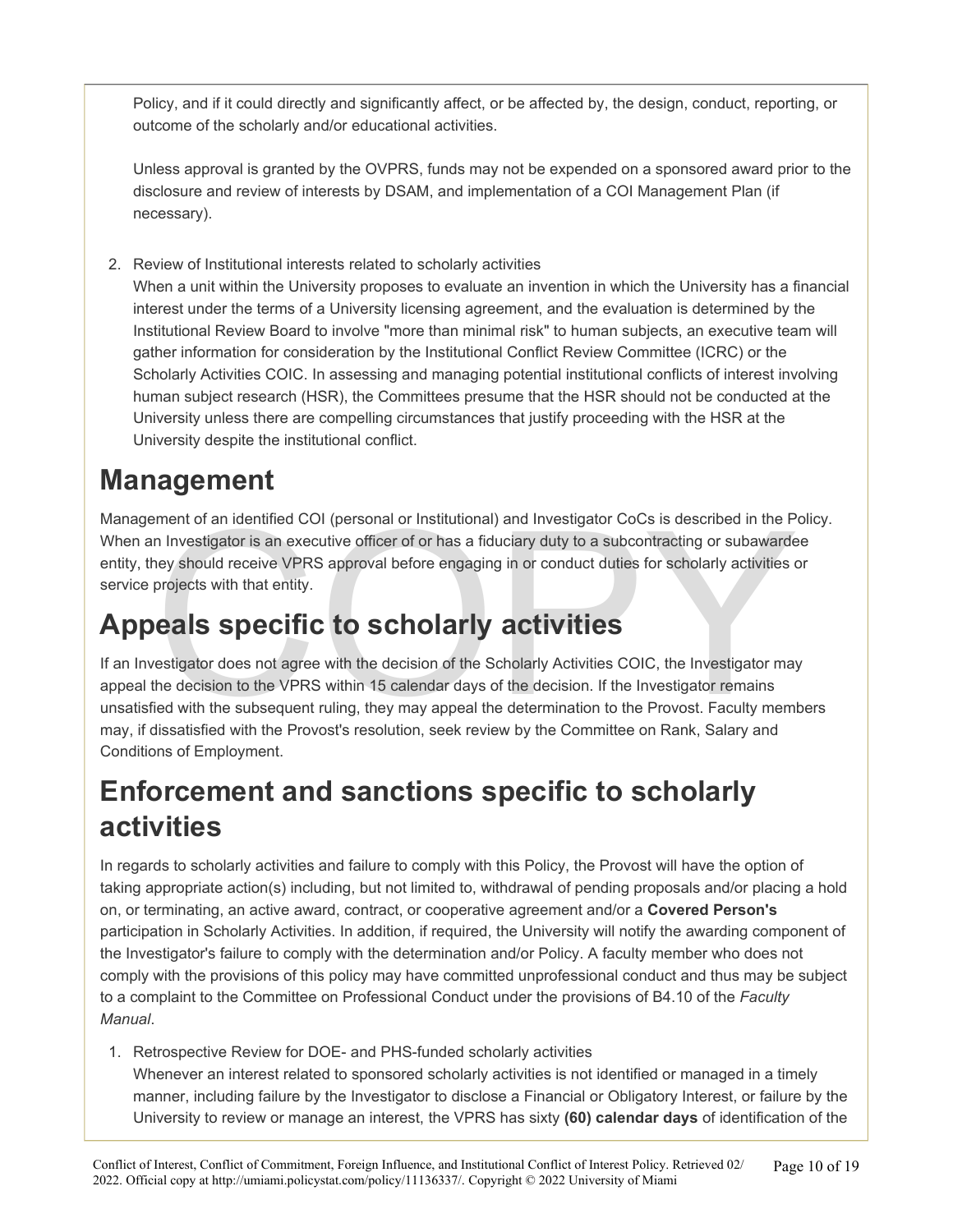interest to determine if the disclosure constitutes a COI.

If determined to be an FCOI related to DOE or PHS funding, or upon learning that a Investigator failed to comply with a prior FCOI management plan for DOE- and PHS-funded scholarly activities, the University shall complete a retrospective review of the Investigator's activities within one hundred and twenty (**120) calendar days** of the discovery of nondisclosure/ determination of noncompliance in order to determine whether the scholarly activities, or any portion thereof, conducted during the time period of noncompliance, was biased in design, conduct, or reporting.

Further, regardless of the type of conflict or the origin of funding, the University has the option to conduct a similar retrospective review in order to determine if the design, conduct, or reporting of the scholarly activities were biased.

Depending on the nature of the interest, the VPRS may determine that additional interim measures are necessary with regard to the Investigator's participation in the scholarly activity until the completion of the Institution's review.

If bias is found, the University will notify and submit a mitigation report to the awarding component (as required). The mitigation report will include the key elements documented in the retrospective review as required by regulations. Thereafter, and as required by the awarding component, the University will submit FCOI reports **annually** for the duration of the funded project, including extensions with or without additional funding.

quired by regulations. Thereafter, and as required by the awarding component, the University wire FCOI reports **annually** for the duration of the funded project, including extensions with or witional funding.<br>There, if the Further, if the National Institutes of Health (NIH) determines that one of its funded clinical research projects whose purpose is to evaluate the safety or effectiveness of a drug, medical device, or treatment has been designed, conducted, or reported by a Investigator with an FCOI that was not managed or reported by the Institution, the Institution shall require the Investigator involved to disclose the FCOI in each public presentation of the results of the research and to request an addendum to previously published presentations.

### **Advising External Entities**

#### 1. Human subject research

Investigators who are participating on human subject research will disclose to participants any relationship to the study (e.g., any relationship with a non-University entity involved in the study, consulting for the sponsor or for the manufacturer of a drug/device used in a study, intellectual property related to the study), irrespective of receipt of compensation. The method of disclosure of the relationship to study participants is at the purview of the Institutional Review Board.

2. Funding Entities

The VPRS will be responsible for advising an external funding entity regarding actual or potential scholarly activity-related COIs according to the policies/requirements of the external entity. The University does not disclose information related to potential or actual scholarly activity-related COIs unless it is required by the awarding component.

#### 3. FDA Reporting Requirements IND and IDE Holders/Sponsors

If the IND/IDE holder/Sponsor does not have an identifiable disclosable financial arrangement to report, a Form FDA 3454 (Certification: Financial Interests and Arrangements of Clinical Investigators) must be completed/collected. If an identifiable disclosable financial arrangement exists, a Form FDA 3455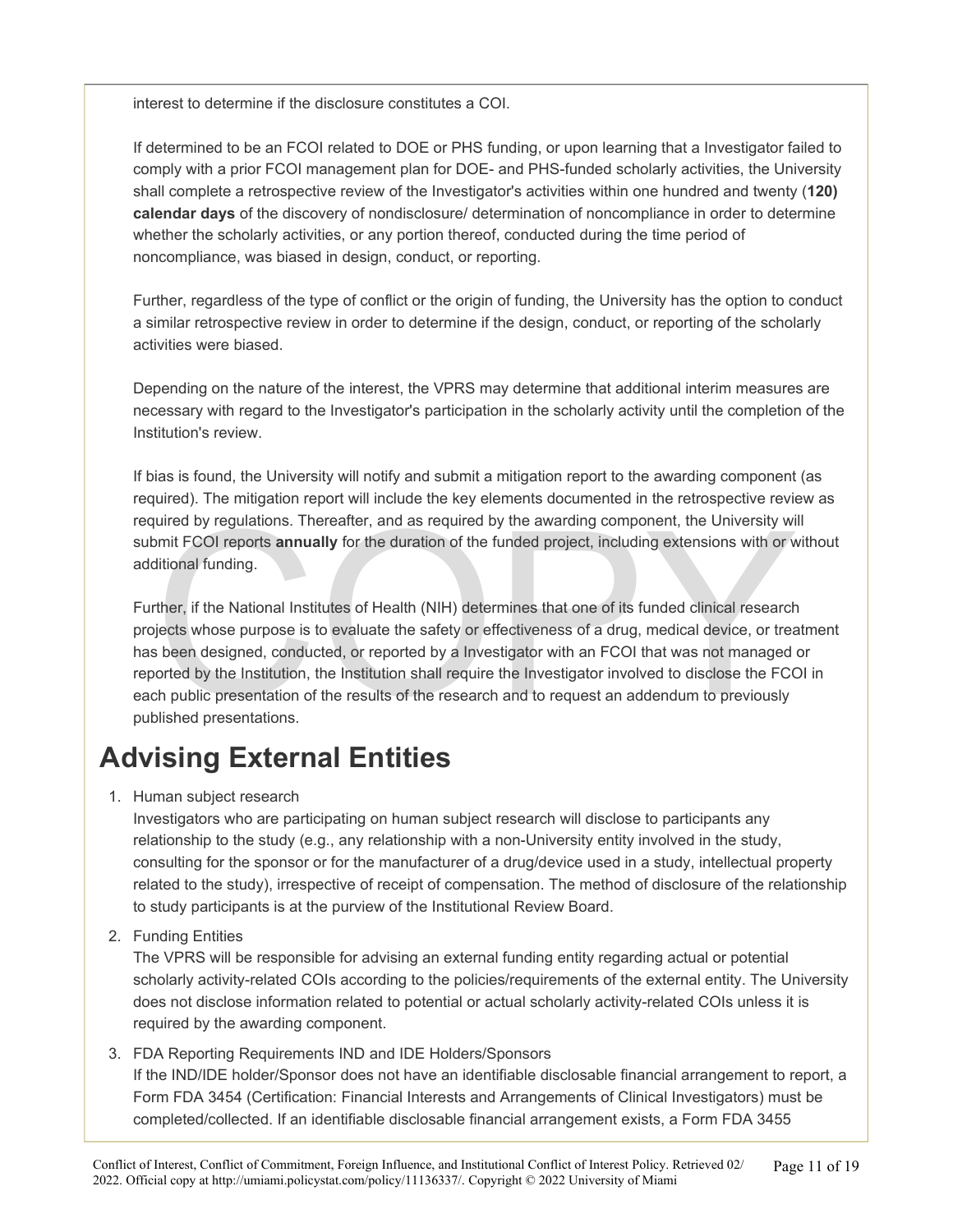(Disclosure: Financial Interest and Arrangement of Clinical Investigators) must be completed/collected to disclose the financial arrangement.

Note: if the IND/IDE holder is the Sponsor-Investigator for the clinical investigation/expanded access, only one form is completed/collected. If other Investigators are involved in the clinical investigation/expanded access, the IND/IDE holder/Sponsor can attach a list of all Investigators without a disclosable financial arrangement to Form FDA 3454. However, an individual Form FDA 3455 must be completed/collected by each Investigator in the study reporting a disclosable financial arrangement.

#### 4. Public Access

The University will maintain a website to ensure public access to this Policy and information concerning any significant financial interest disclosed to the University that meets the following three criteria:

- A. The significant financial interest was disclosed and is still held by the senior/key personnel as defined by this policy;
- B. The University determines that the significant financial interest is related to scholarly activities funded under DOE- and PHS-funded grants, contracts, or cooperative agreements; and
- C. The University determines that the significant financial interest is an FCOI.

scholarly activity; the name of the entity in which the significant financial interest is held; the name significant financial interest; and the approximate dollar value of the significant financial interest is held; the n The information presented includes the Investigator's name; the Investigator's title and role with respect to the scholarly activity; the name of the entity in which the significant financial interest is held; the nature of the significant financial interest; and the approximate dollar value of the significant financial interest, or a statement that the interest is one whose value cannot be readily determined through reference to public prices or other reasonable measures of fair market value.

This information will be provided on the website prior to the University's expenditure of any funds under the relevant DOE- and PHS-sponsored scholarly activities.

The University will update the website within sixty (60) calendar days of the University's receipt or identification of information concerning:

- any additional significant financial interest that was not previously disclosed held by the senior/key personnel for the DOE- and PHS-funded scholarly activities funded under external grants, contracts or cooperative agreements project; or
- upon the disclosure of a significant financial interest of senior/ key personnel new to the scholarly activity funded under external grants, contracts, or cooperative agreements.

The information will remain publicly available for three years from the date on which the information was most recently updated.

#### **Record Retention specific to scholarly activities**

Records of financial interests, significant financial interests, determinations of the VPRS, appeals and compliance documents, and documents regarding all actions taken to resolve actual or potential scholarly activity-related COIs will be maintained by the VPRS for at least three years following the submission final expenditures report of an award or contract, according to the University of Miami Records retention schedule and, where applicable, from other dates specified in 45 CFR 74.53(b) for different situations.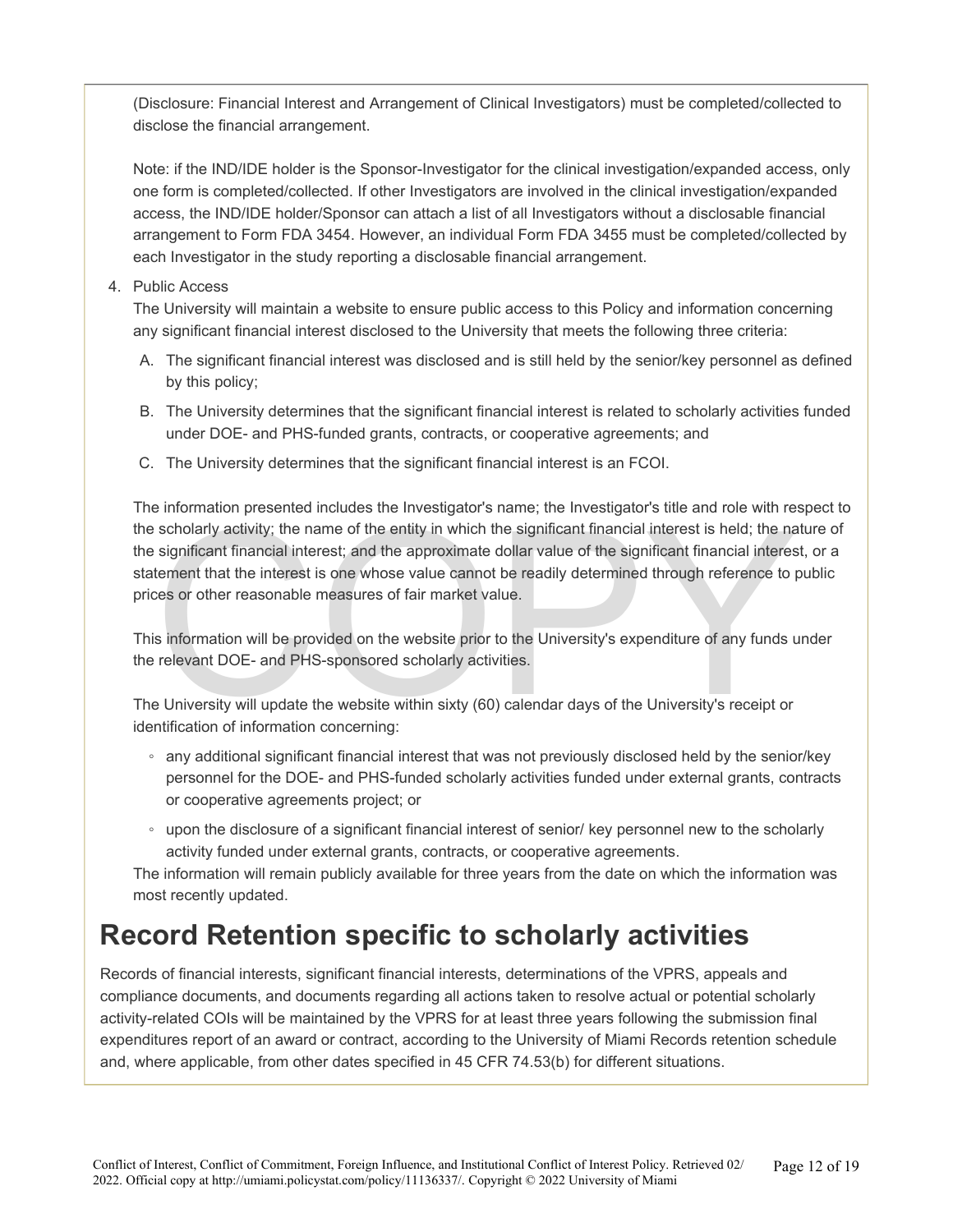# **GLOSSARY**

**Board of Trustee's Conflict of Interest Sub-committee** is a sub-committee of the Executive Committee of the Board of Trustees (BOT) responsible for reviewing disclosures by Trustees and key personnel (as designated by the General Counsel) of potentially conflicted matters to determine whether a conflict of interest exists and whether it should be eliminated or managed.

A **Conflict of Interest** ("COI") is any circumstance in which a **Covered Person's** personal, professional, financial, or other interests may potentially or actually cause them to diverge from, or may be reasonably perceived as potentially or actually diverging from, unbiased and objective fulfillment of their obligations to the University of Miami and/or UHealth.

**Conflict of Commitment** means a situation where a **Covered Person** engages in internal or external activities, either paid or unpaid, that interfere with their obligations and commitments to the University and/or UHealth. **Covered Persons** should evaluate and arrange their interests in order to avoid compromising their ability to carry out their obligations to the University, and most Conflicts of Commitment should generally be avoided or resolved through the exercise of personal judgment or discretion. Notwithstanding the above, this Policy prohibits a **Covered Person** from participation in a foreign talent program or similar-type programs, both paid and unpaid.

**Contractor** means an entity providing property or services under contract for the direct benefit or use of an awarding component.

**Covered Person** means those individuals subject to the disclosure and other requirements specified in this Policy, which includes but is not limited to:

- component.<br> **d Person** means those individuals subject to the disclosure and other requirements specified in<br>
the disclosure and other requirements specified in<br>
which includes but is not limited to:<br>
Iniversity Officials: • University Officials: Trustees, president and president's chief of staff; senior vice president, vice president, associate and assistant vice president, provost, vice provost, associate vice provost, and assistant vice provost; dean, vice dean, associate and assistant dean, associate and assistant vicedean.
- All faculty and other academic appointees of the University, including voluntary, full-time and part-time, and visiting scholars.
- Graduate students, foreign students, postdoctoral associates, and volunteers.
- Employees in key stakeholder departments.
- All UMMG Faculty and all UHealth Clinical Providers, all UHealth/Miller School of Medicine Deans, Assistant/Associate Deans, Vice Presidents, Assistant/Associate Vice Presidents, and Vice Provosts , regardless of faculty status.UHealth includes Miller School of Medicine faculty or employees, a clinical provider who performs clinical services at UHealth, an affiliated volunteer who provides services to UHealth, or a full-time or part-time employee of a third party contracted with UHealth to provide temporary staffing services.
- Individuals responsible for the design, conduct, or reporting of scholarly activities; this may include individuals that are not employees of the University and who do not have their own COI policy.

**Disclosures and Scholarly Activities Management (DSAM)** is the unit within the Office of the Vice Provost for Research and Scholarship (OVPRS) responsible for administering the disclosure system, process for disclosures to the University, and managing personal and institutional conflicts of interest related to scholarly activities.

**Family or Family Member** for purposes of disclosure within this Policy means the spouse and dependent child of a **Covered Person**.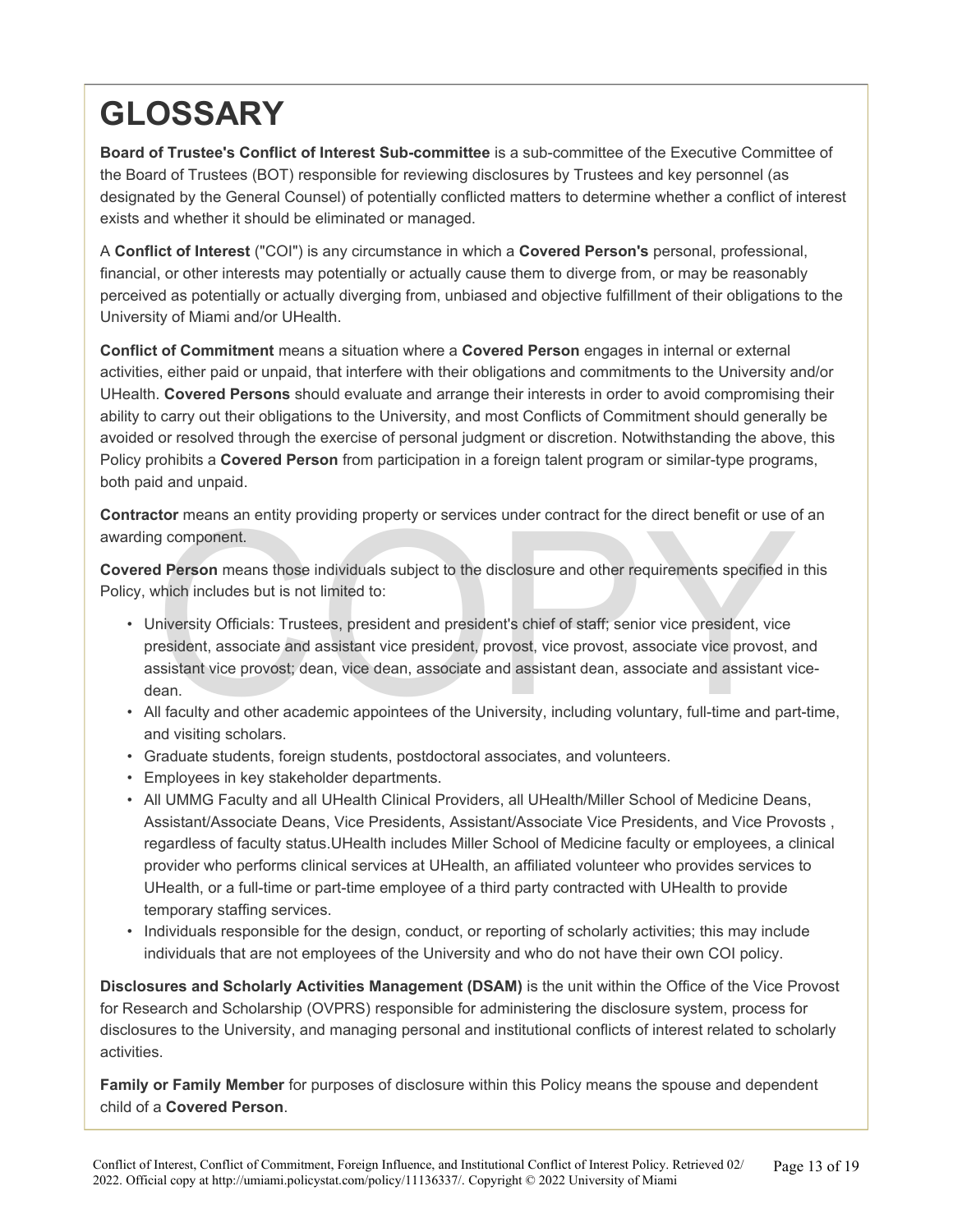**FCOI Report** means the University's report of a financial conflict of interest to a funding component.

**Fiduciary Responsibility** means a **Covered Person** who is an executive officer of or has a legal interest to act in the best interest of an entity or individual.

**Financial Interest** means anything of monetary value, whether or not the quantitative value is readily ascertainable:

- A. With regard to any publicly traded entity, a financial interest exists if the value of any remuneration received from the entity in the twelve (12) months preceding the disclosure or the value of any equity interest in the entity as of the date of disclosure exceeds \$600. For purposes of this definition, remuneration includes salary and any payment for services not otherwise identified as salary (*e.g.*, consulting fees, honoraria, paid authorship, travel). For purposes of this definition, equity interest includes any stock, stock option, or other ownership interest, as determined through reference to public prices or other reasonable measures of fair market value;
- B. With regard to any non-publicly traded entity, a financial interest exists if the value of any remuneration received from the entity in the twelve (12) months preceding the disclosure exceeds \$600, or when the **Covered Person** (or the **Covered Person's** spouse or dependent children) holds **any** equity interest in the entity (*e.g.*, stock, stock options (vested or unvested), or other ownership interest); or
- C. With regard to Intellectual property (I.P.) rights and interests (*e.g.*, patents, copyrights), a financial interest is considered to be present as soon as protection is sought (*e.g.*, filing an invention disclosure, patent application, etc.).

intervalser of the present as soon as protection is sought (e.g., filing an invention disclosure, patition, etc.).<br>In "financial interest" does not include the following types of interests: salary, or other remunerathe Uni The term "financial interest" does **not** include the following types of interests: salary, or other remuneration paid by the University to the **Covered Person** if the **Covered Person** is currently employed or otherwise appointed by the University; income from investment vehicles, such as mutual funds and retirement accounts, as long as the **Covered Person** does not directly control the investment decisions made in these vehicles; and income from seminars, lectures, service on advisory committees or review panels for, or sponsored by a United States Federal, state, or local government agency, an Institution of higher education as defined at 20 USC 1001(a), an academic teaching hospital, a medical center, or a research institute that is affiliated with an Institution of higher education.

**Financial Conflict of Interest** ("FCOI") means a financial interest that could directly and substantially affect, or be affected by, the **Covered Person's** professional obligations to the University, including the design, conduct, or reporting of scholarly activities.

**Financial Support** (regardless of amount) means direct or indirect support for a student, postdoc for other visiting scholar to enroll in, train, conduct scholarly activities, or to otherwise visit the University

**Foreign Affiliation** means a professional affiliation with a Foreign Source. "Professional affiliations" include, but are not limited to, extra-institutional titles and affiliations, activities, relationships, professional or academic appointments (paid or unpaid), regardless of the effort (full-time, part-time, or voluntary), including but not limited to, a foreign institution of higher education, a foreign public or private entity, the government of another country, or a foreign talent programs (e.g., Thousand Talents Program, National High-End Foreign Expert Recruitment Plan, Yangtze River Scholars).

**Foreign Income** includes, but is not limited to, income received for any publication, presentation or speaking engagement (such as a conference, symposium or presentation). "Income" also includes, but is not limited to, income that is unrelated to University institutional responsibilities, as well as income for events that took place within the U.S.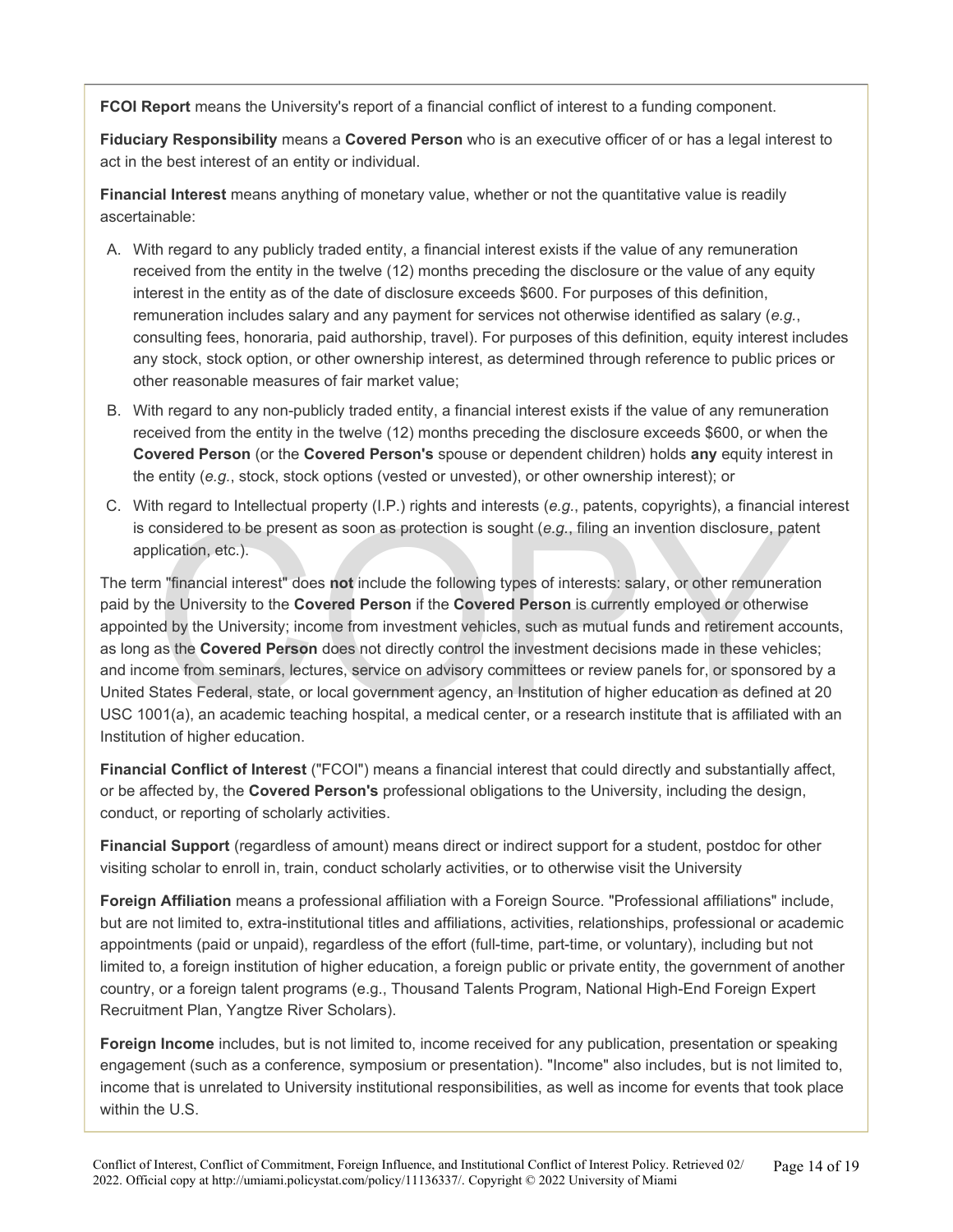**Foreign Influence** is any circumstance involving a Financial or Obligatory Interest in or with a non-US entity; monetary or non-monetary foreign support for scholarly activities, or any form of Financial Support (as defined above) received from a non-US entity that could influence the activities of a **Covered Person** at the University.

**Governmental Agency** means any U.S. government agency that has promulgated regulations or policies requiring a **Covered Person's** financial disclosure or requiring that an institution maintain conflict of interest policies.

An **Institutional Conflict of Interest** is any situation in which the financial or fiduciary interests of the University or the personal financial or fiduciary interests of a **Covered Person**, either affect or to reasonably appear to affect the University's teaching, clinical care mission, or design, conduct, reporting, review, or oversight of scholarly activities.

The **Institutional Conflict Review Committee (ICRC)** is the committee established to evaluate potential institutional conflict of interest situations, develop, review, and assist with enforcement of ICOI management plans, review information relating to post-approval implementation of management plans, and provide counsel to the Board of Trustees conflicts of interest sub-committee.

**Institutional Responsibilities** means a **Covered Person's** professional responsibilities on behalf of the University, such as scholarly activities, consultation, consulting, lecturing, teaching, professional practice, institutional committee memberships, and service on panels such as Institutional Review Boards, Data and Safety Monitoring Boards, or external advisory boards. Income from or obligations arising from any outside activity that are related to the Covered Person's Institutional Responsibilities must be disclosed to the University.

or and committee memberships, and service on panels such as Institutional Review Boards, Data<br>Monitoring Boards, or external advisory boards. Income from or obligations arising from any outs<br>that are related to the Covered **Innovations** means patentable or un-patentable inventions, discoveries, processes, compositions, research tools, data, ideas, databases, know-how, copyrightable works, and tangible property, including biological organisms, engineering prototypes, drawings, and software created, conceived, or made by **Covered Persons** within their normal duties (including clinical duties), course of studies, field of research or scholarly expertise or making more than incidental use of University's resources.

**Intellectual Property (I.P.)** means patent applications and patents, copyright registrations and renewals, trade secrets and trademarks.

**Investigator** means a **Covered Person** who is the project director (PD), principal investigator(s) (PIs), coinvestigators, and any other person substantively contributing to the design, conduct, or reporting of

- A. sponsored scholarly activities (funded under external grants, contracts, or cooperative agreements)
- B. unsponsored scholarly activities, or
- C. human subject research.

"Investigator" is used for the purpose of this policy to collectively indicate individuals whose role could be described as that of an educator, researcher, or investigator. Where questions exist concerning whether an individual qualifies as an investigator, the decision will be made by the Vice Provost for Research and Scholarship.

**Manage** means taking action to address a Conflict of Interest, Conflict of Commitment, or Foreign Influence.

**Monetary foreign support for scholarly activities** means a Foreign Source provided monetary resources that supports University scholarly activities. "Monetary resources" does not include grants, contracts, or gifts awarded/given to University "Scholarly activities" includes, but is not limited to, consulting on a research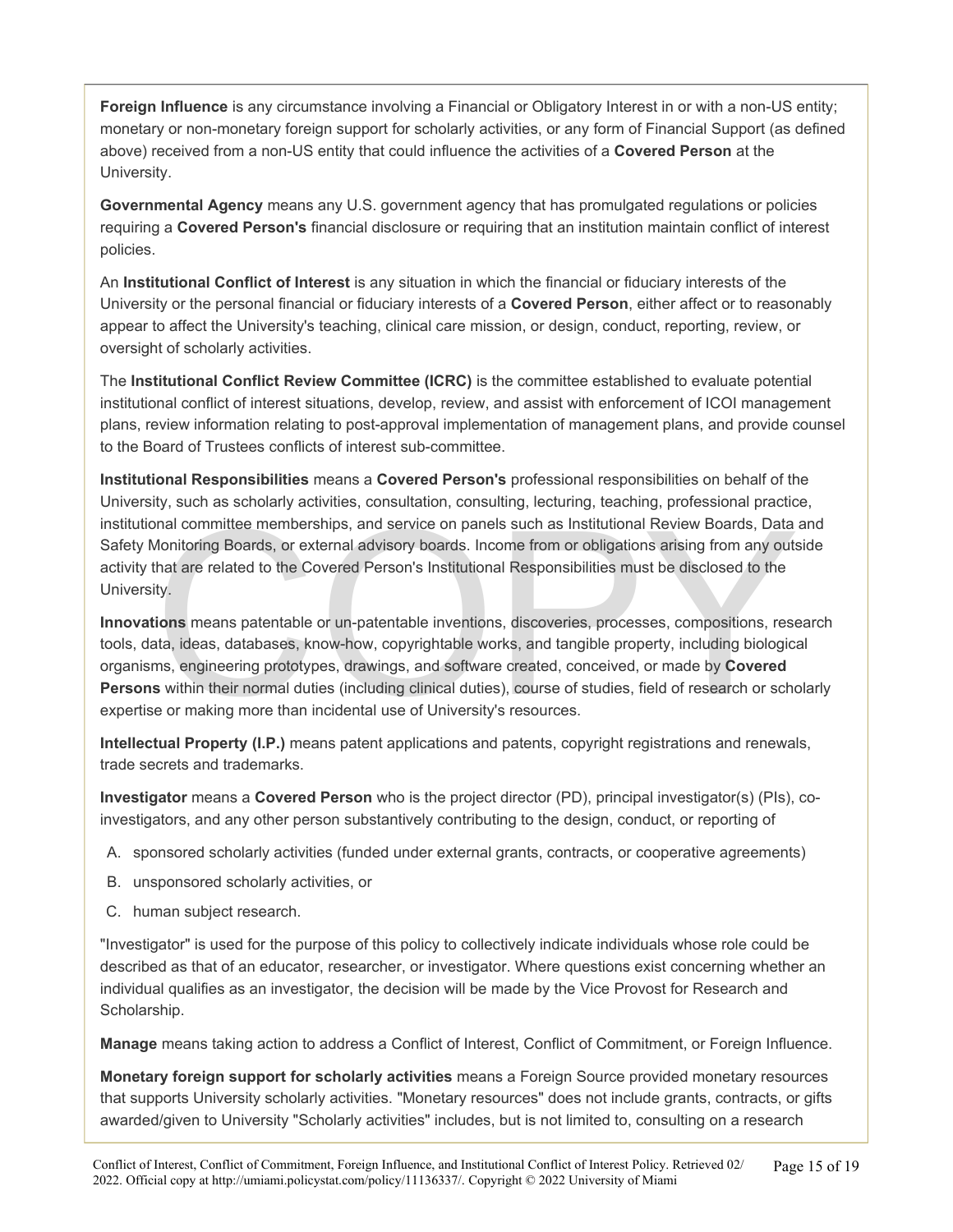study; serving as a Principal Investigator for another institution; and teaching and/or mentoring graduate students, publications, presentations, and speaking engagements, such as at a conference or symposium.

**Non-monetary foreign support for scholarly activities** means a Foreign Source provided any nonmonetary resources that support University scholarly activities. "Non-monetary resources" includes, but is not limited to, equipment, materials, or personnel provided to You or made available to You for Your scholarly activities. "Non-monetary resources" do not include resources arranged through the University as Unfunded Agreements (UFAs), such as material transfer agreements and/or data use agreements, library access at another institution generally provided to external academics or faculty members, resources included in the proposal of a funded sponsored award managed through the University.

**Obligatory Interest** means a relationship (regardless of compensation) that involves a responsibility or commitment to an entity, including but not limited to, being a founding member of that entity, or holding scientific advisory or governing board membership.

**Obligatory Conflict of Interest** means a responsibility or commitment that could *directly and substantially*  affect, or be affected by, a **Covered Person's** obligations to the University, such as, but not limited to, the design, conduct, or reporting of scholarly activities.

**Organizational Conflict of Interest** means a relationship between the University and an external entity compromises the integrity of institutional decision-making. Due to relationships with a parent company, affiliate, or subsidiary organization, the University may be unable or appear to be unable to be impartial in conducting a procurement action involving a related organization.

or subsidiary organization, the University may be unable or appear to be unable to be impartial<br>ing a procurement action involving a related organization.<br> **scholarly activities** mean any non-University scholarly activitie **Outside scholarly activities** mean any non-University scholarly activities. Examples include, but are not limited to, consulting on a research study; serving as a Principal Investigator or investigator for another institution; and teaching and/or mentoring graduate students at an entity, irrespective of whether the scholarly activities took place inside or outside of the United States but does not include guest speaker engagements or collaborations that are included in the proposal of a funded sponsored award managed through the University.

**Other support** means backing from any non-University entity for scholarly activities regardless of whether it is related to University scholarly activities. Other support, sometimes referred to as "current and pending support" or "active and pending support" typically includes all resources, regardless of monetary value, available in support of an individual's scholarly endeavors (e.g. grants not managed through the University, access to external resources such as a database or an app, in-kind contributions, device, drug, compound, software, survey, evaluation, etc.). This does not include any other support that is awarded to or managed by or through the University.

**PHS** means the United States Public Health Service.

A **PHS-like entity** is [a funding entity that requires the University to apply PHS standards](https://research.miami.edu/_assets/pdf/udisclose/phs-list.pdf) for COI identification, management, and reporting in order to accept their funding.

**Related** means an interest that involves the same or similar focus (academic discipline, disease or injury, molecular target, drug, or device, digital technologies, and platforms) as some aspect of the **Covered Person's** Institutional Responsibilities.

**Scholarly Activities** embrace inquiry, research, and creative professional performance, create and/or advance existing knowledge, and broaden the intellectual advancement in areas related to a **Covered Person's** discipline and the University community. Incorporating a **Covered Person's** Institutional Responsibilities, examples include, but are not limited to teaching, performing research, conducting clinical studies, participation in University service and administration, shaping public policy, editing journals,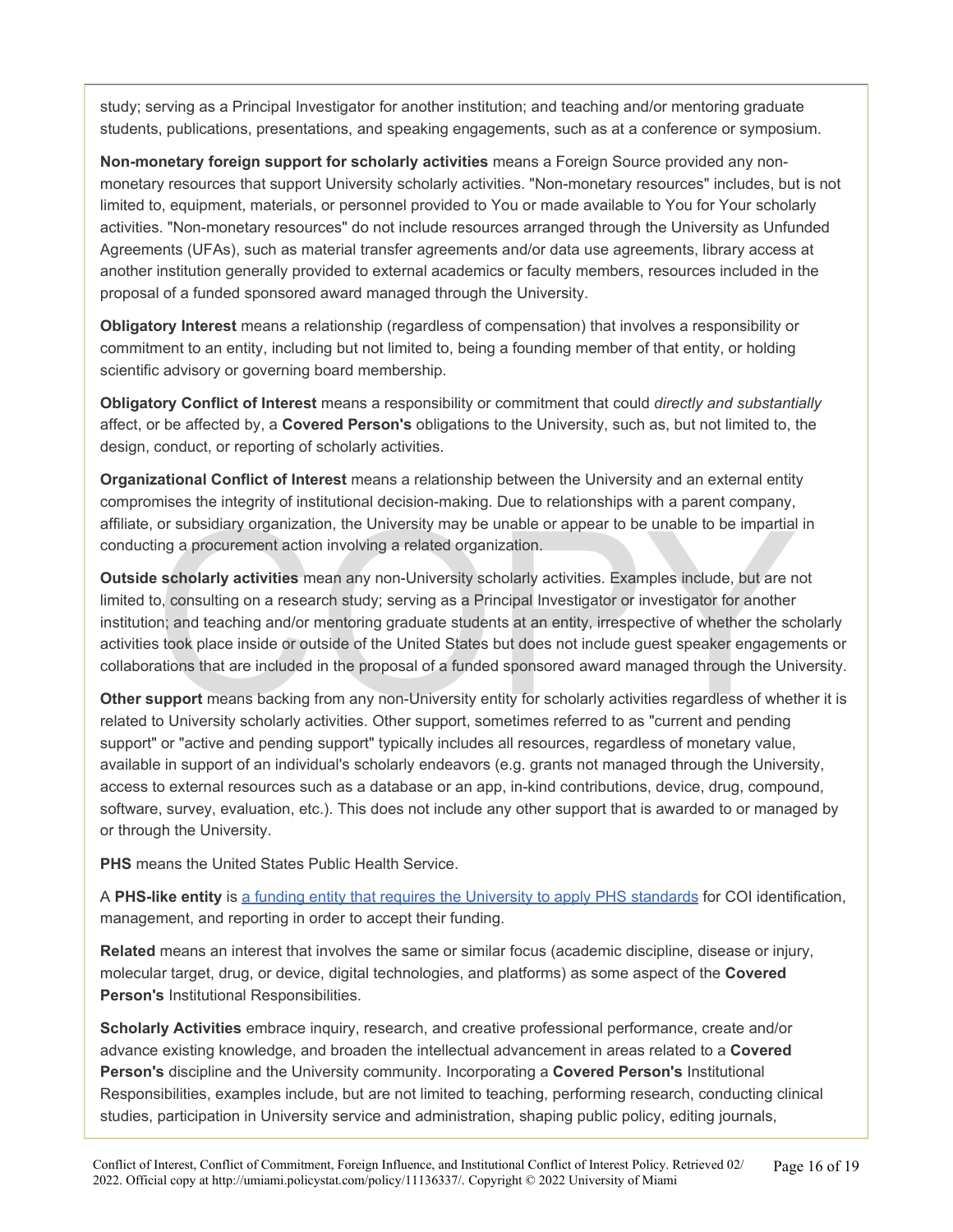consulting, and writing or performing.

**Senior/key personnel** means the Project Director/Principal Investigator and any other person identified as senior/key personnel in a grant application, progress report, or any other report submitted to a funding or government agency by the University.

#### **Significant Financial Interest** means:

- 1. A financial interest consisting of one or more of the following interests of the **Covered Person** (and those of the **Covered Person's** spouse and dependent children) that reasonably appears to be related (associated with a common idea or practice) to the **Covered Person's** Institutional Responsibilities:
	- A. With regard to any publicly traded entity, a significant financial interest exists if the value of any remuneration received from the entity in the twelve (12) months preceding the disclosure and the value of any equity interest in the entity as of the date of disclosure, when aggregated, exceeds \$5,000 or more than 5% ownership interest in a single entity. For purposes of this definition, remuneration includes salary and any payment for services not otherwise identified as salary (*e.g.*, consulting fees, honoraria, paid authorship, travel). For purposes of this definition equity interest includes any stock, stock option, or other ownership interest, as determined through reference to public prices or other reasonable measures of fair market value;
	- renuneration received from the entity in the twelve (12) months preceding the disclosure, what aggregated, exceeds \$5,000, or when the **Covered Person** (or the **Covered Person's** spous dependent children) holds any equity B. With regard to any non-publicly traded entity, a significant financial interest exists if the value of any remuneration received from the entity in the twelve (12) months preceding the disclosure, when aggregated, exceeds \$5,000, or when the **Covered Person** (or the **Covered Person's** spouse or dependent children) holds **any** equity interest in the entity (*e.g.*, stock, stock option, or other ownership interest); or
	- C. Innovations and Intellectual Property rights (including but not limited to patents and copyrights), become significant financial interests when an individual receives an aggregated income of \$5,000 or more from one entity for said rights and interests.
- 2. The term significant financial interest does not include the following types of interests: salary, travel, or other remuneration paid by the University to the **Covered Person** if the **Covered Person** is currently employed or otherwise appointed by the University; income from investment vehicles, such as mutual funds and retirement accounts, as long as the **Covered Person** does not directly control the investment decisions made in these vehicles; and income from seminars, lectures, service on advisory committees or review panels for or sponsored by a United States Federal, state, or local government agency, a U.S. institution of higher education as defined at 20 USC 1001(a), a U.S. academic teaching hospital, a U.S. medical center, or a U.S. research institute that is affiliated with a U.S. institution of higher education.
- 3. For DOE, [PHS](https://research.miami.edu/_assets/pdf/udisclose/phs-list.pdf) [and PHS-like-funded](https://research.miami.edu/_assets/pdf/udisclose/phs-list.pdf) **Covered Persons** this also includes any reimbursed or sponsored travel (i.e., that which is paid on behalf of the **Covered Person** and not reimbursed to the **Covered Person** so that the exact monetary value may not be readily available), related to a **Covered Person's**  Institutional Responsibilities that the Vice Provost for Research and Scholarship and/or their designees determines constitutes a financial conflict of interest with the **Covered Person's** scholarly activities.

A **Significant Financial/Fiduciary Interest (Institutional)** is a financial interest of the University which includes, but is not limited to the following:

1. Royalties: Institutional COI may be present when the institution has agreements to receive milestone payments and/or royalties from the sales of an investigational product that is the subject of the scholarly activities.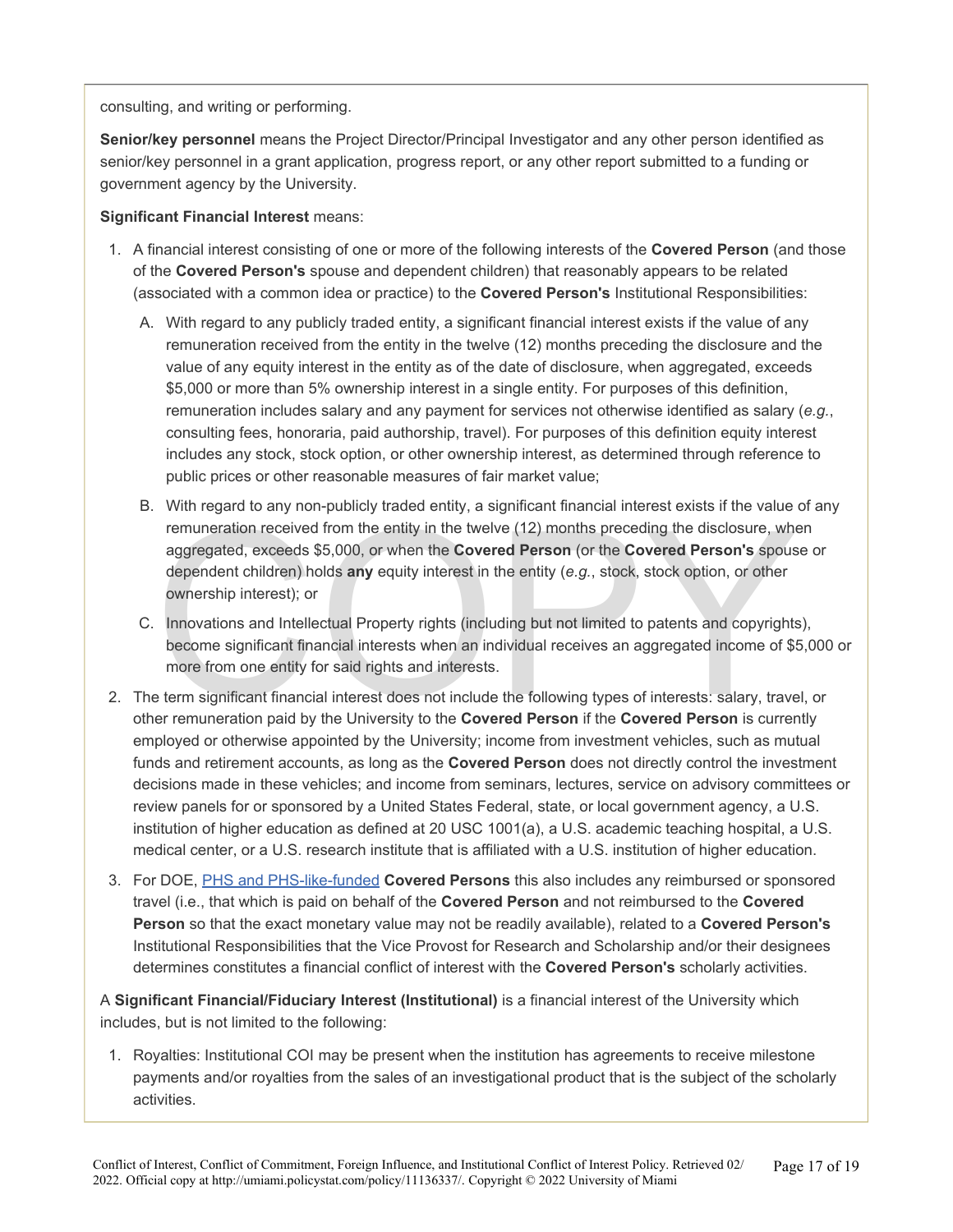- 2. Publicly traded equity: When, through technology licensing activities or investments related to such activities, the institution has obtained an ownership interest or an entitlement to equity (including options or warrants) exceeding \$100,000 in value (when valued in reference to current public prices, or, where applicable, using accepted valuation methods), in a publicly-traded company that is i) the sponsor of scholarly activities at the institution, or ii) the manufacturer of a product to be studied or tested at or under the auspices of the institution.
- 3. Non-publicly traded equity: When, through its technology licensing activities or investments related to such activities, the institution has obtained an equity interest or an entitlement to equity of any value (including options or warrants) in a non-publicly traded company that is: i) the sponsor of scholarly activities at the institution, or ii) the manufacturer of a product to be studied or tested at or under the auspices of the institution.
- 4. Gifts from sponsors: When the institution has received substantial gifts (including gifts in kind) from a potential commercial sponsor of scholarly activities or a company that owns or controls products being studied or tested, or an individual affiliated with these companies, the following circumstances should be evaluated:
	- A. Whether a gift is of sufficient magnitude that even when held in the general endowment for the benefit of the entire institution, it might affect, or reasonably appear to affect, oversight of scholarly activities at the institution;
	- B. Whether a gift is held for the express benefit of the college, school, department, institute, or other unit where the scholarly activity is to be conducted; or
	- C. Whether any **Covered Person** who has the authority, by virtue of his or her position, to affect or appear to affect the conduct, review or oversight of the proposed scholarly activity has been involved in solicitation of the gift.
- Whether a gift is held for the express benefit of the college, school, department, institute, or o<br>unit where the scholarly activity is to be conducted; or<br>Whether any **Covered Person** who has the authority, by virtue of h 5. Governance/Fiduciary roles: Through technology licensing activities or investments related to such activities, the University has obtained the right to appoint one or more directors to the governing board of any company that is (i) the sponsor of scholarly activities at the University, or (ii) the manufacturer or distributor of a product that is either studied or tested in scholarly activities at or under the auspices of the University, or based at least in part on technology developed here.

**UHealth Compliance** (UHC) is the department responsible for identifying and preventing criminal and unethical conduct, creating a centralized source of information on health care regulations, developing and monitoring mechanisms for reporting non-compliance, investigating alleged misconduct, initiating immediate and appropriate corrective action, and reducing UHealth's exposure to civil, criminal and administrative penalties. The department is comprised of the Office of Regulatory Compliance, Educational Initiatives, HIPPA and Privacy Compliance, and Billing Compliance.

**University Compliance Services** (UCS) is the central University office with the collaboration of the Office of the Secretary of the Board of Trustees, administers the system and processes for disclosures of conflicts by the Trustees, officers, and other key personnel.

#### 1. **References and Related Resources:**

University of Miami, Faculty Manual.

University of Miami, Policy on Audits, 6.3

University of Miami Medical Group (UMMG) Consulting Policy